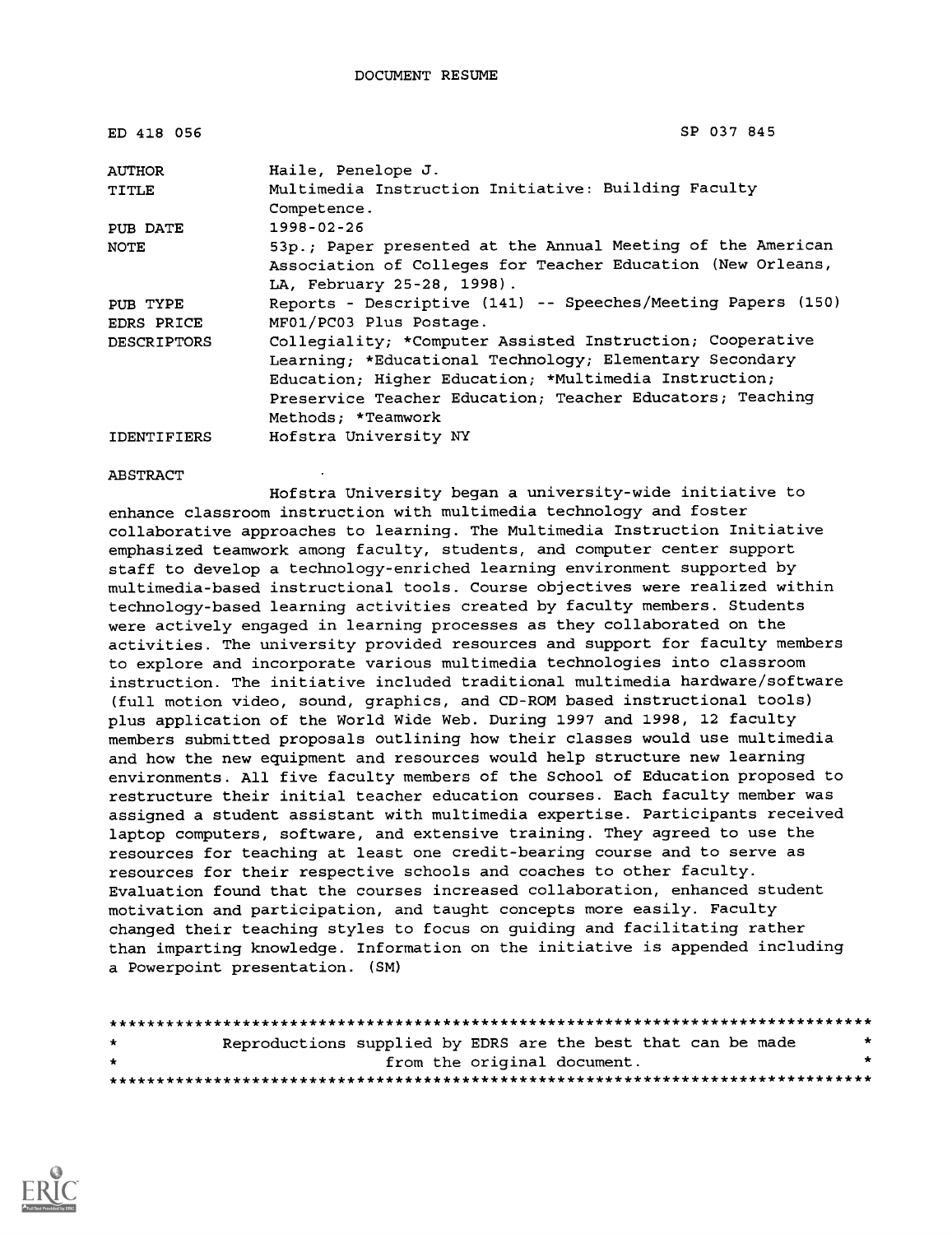**Halth** 

ø

# MULTIMEDIA INSTRUCTION INITIATIVE: BUILDING FACULTY COMPETENCE

Penelope J. Haile, Ph.D. Hofstra University Hempstead, NY 11549

U.S. DEPARTMENT OF EDUCATION<br>
Office of Educational Research and Improvement<br>
EDUCATIONAL RESOURCES INFORMATION<br>
CENTER (ERIC)<br>
This document has been reproduced as<br>
received from the person or organization

originating it.

Minor changes have been made to improve reproduction quality.

Points of view or opinions stated in this document do not necessarily represent official OERI position or policy.

PERMISSION TO REPRODUCE AND DISSEMINATE THIS MATERIAL HAS BEEN GRANTED BY

Haile

TO THE EDUCATIONAL RESOURCES INFORMATION CENTER (ERIC)  $\mathbf{I}$ 

Paper presented at the American Association of Colleges for Teacher Education Annual Meeting in New Orleans, February 26, 1998.

 $\mathbf{e}$ 

BEST COPY AVAILABLE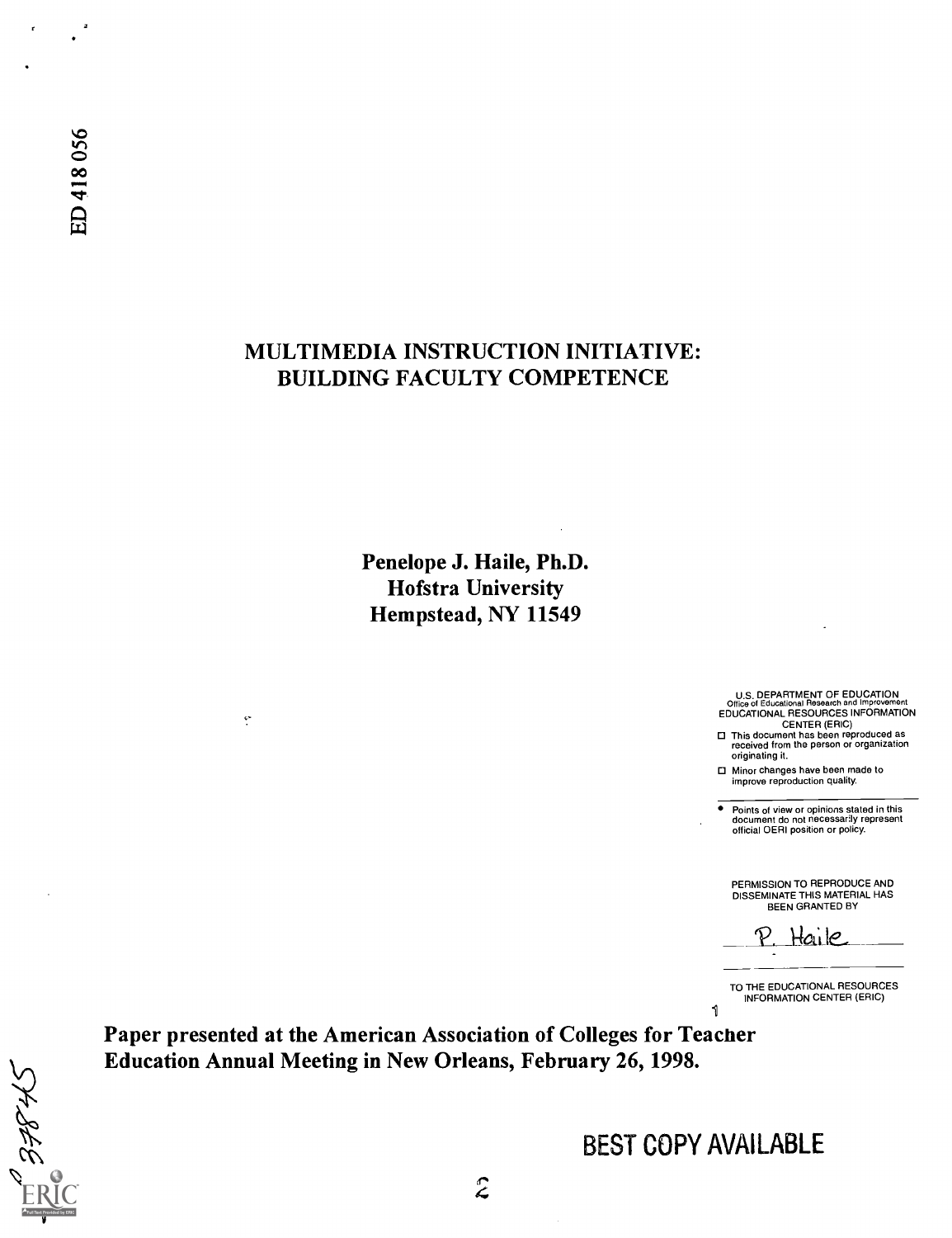# MULTIMEDIA INSTRUCTION INITIATIVE: BUILDING FACULTY COMPETENCE

Penelope J. Haile, Ph.D. Hofstra University February 26, 1998

# INTRODUCTION

This paper will describe a university-wide initiative to enhance classroom instruction with multimedia technology and foster a collaborative approach to the learning process. The project focused on team work between faculty, students and Computer Center support staff to develop a technology-enriched learning environment supported by multimedia-based instructional tools. In this model, the faculty serve as facilitators of the learning process. Some of the course objectives are realized within the technology-based learning activities created by the faculty member. Students are actively engaged in the learning process as they work through the activities in collaborative groups.

The university provided resources and support for faculty members to explore and incorporate a wide range of multimedia technologies into their classroom instruction. This initiative included traditional multimedia hardware/software including full motion video, sound, graphics and CD-ROM based instructional tools. Also included was the application of the World Wide Web for instruction, simulations, instructional datasets, and software that encourage a collaborative and explorative approach to learning.

This Multimedia Instruction Initiative is described and 5 examples of its impact on initial teacher preparation courses within the School of Education are given. Evaluation results are presented and discussed.

# THE MULTIMEDIA INSTRUCTION INITIATIVE

# Project Design

A university-wide Multimedia Application Lab and Development Lab Advisory Committee (a.k.a., the Multimedia Committee) was established in the spring of 1996 as an ad hoc committee to advise the Associate Provost for Information Systems regarding the construction of 2 new facilities: a multimedia application/teaching lab and a multimedia development lab. This exciting opportunity to construct 2 state-of-the-art multimedia facilities was made possible by the donation

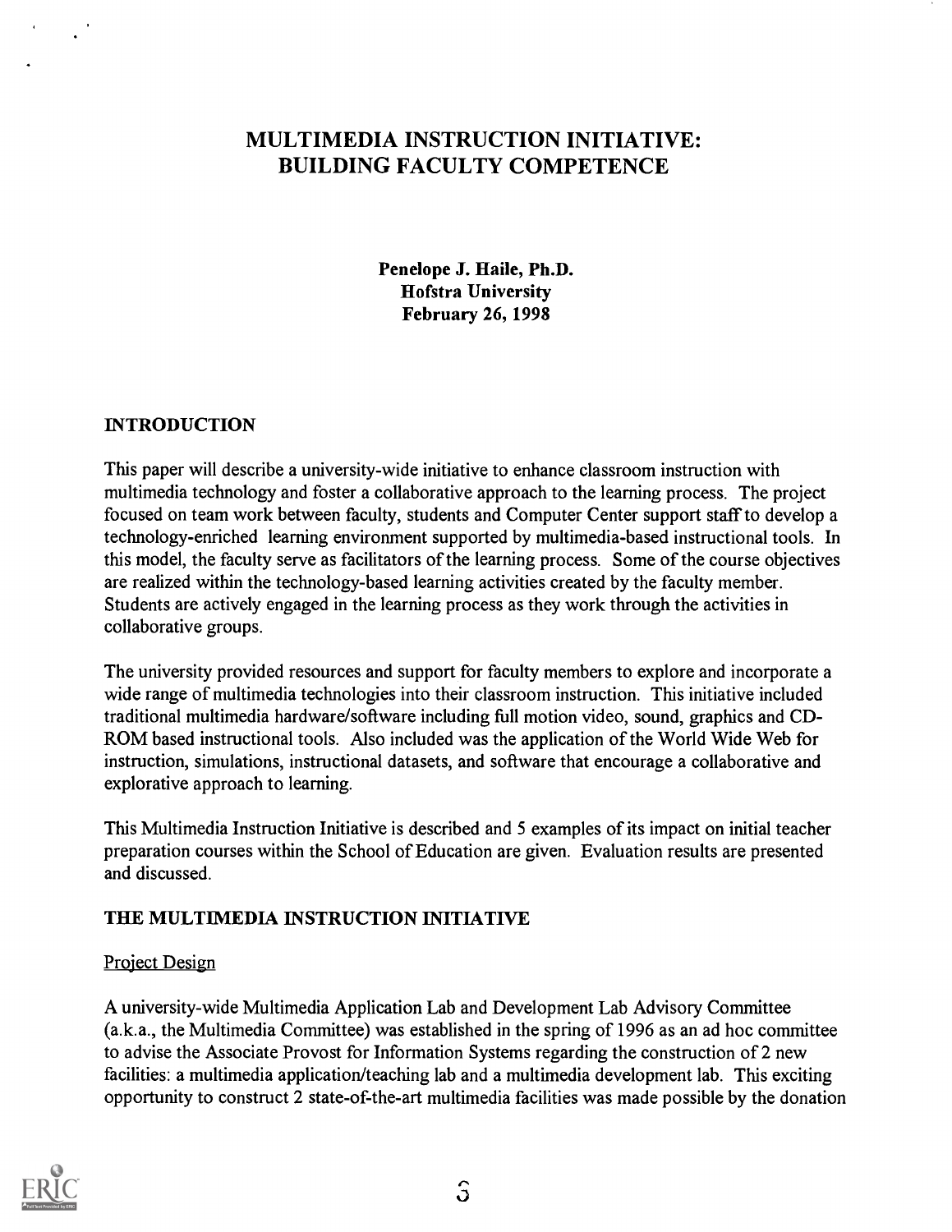to Hofstra of a significant contribution for the specific purpose of enhancing Hofstra's instructional technology resources.

The Multimedia Committee, comprised of faculty and some administrators, met during the spring, summer, and fall of 1996. Following extensive discussion, tours of other facilities, conference attendance, and reading, the committee made its final recommendations to the Associate Provost in November of 1996. The committee recommended establishing a classroom of 23 PC's arranged in "pods" or workgroups of 4 computers each and an instructor workstation equipped with laser printers and scanners. The recommendation for the development lab was to support both PC and Mac development with appropriate computers, scanners, laser printers (some color), a video camera, and equipment to make CD-ROM. In addition, the committee recommended that selected faculty, or "multimedia pioneers," receive support to enhance their courses with multimedia instructional tools. The recommendations were approved and the "Multimedia Instruction Initiative" was launched with the knowledge and backing of the faculty, the administration, the Board of Trustees, and the donor.

The Multimedia Instruction Initiative was designed to recruit and support faculty members from various schools and departments within the university to, over the course of a semester, revise their courses to take advantage of these new facilities and the underlying constructivist pedagogies they can support. Faculty volunteers were recruited from each of the University's schools except the Law School. The first cadre of faculty volunteers included 5 faculty from the School of Education, all of whom were involved in teacher preparation programs.

At the conclusion of the pilot semester of the project (Spring 1997), each School of Education "multimedia pioneer" presented his/her project to the school's faculty and administrators during a School of Education retreat. The project was formally evaluated by a psychometrician within the university, Dr. Liora Schmelkin, who is the Chairperson of Hofstra's Center for Teaching Excellence.

# **Participants**

Faculty members assigned to classroom teaching responsibilities during the Fall 1997and Spring 1998 semesters were invited to submit a proposal (see Appendix A) outlining how their classes would be conducted using multimedia and how the new equipment and resources would be used to structure new learning environments for their students. The proposals were submitted to the appropriate academic dean for approval. All 12 applicants were accommodated for the initial semester of the project, including five from the School of Education.

All five School of Education faculty proposed to restructure and redesign their courses for initial teacher preparation, some at the undergraduate level and some at the graduate level. These courses were in the areas of elementary education math methods and science methods, secondary social studies methods, and analysis of movement in physical education.

The courses scheduled for revision and technology enhancement for the Spring 1997 semester were:

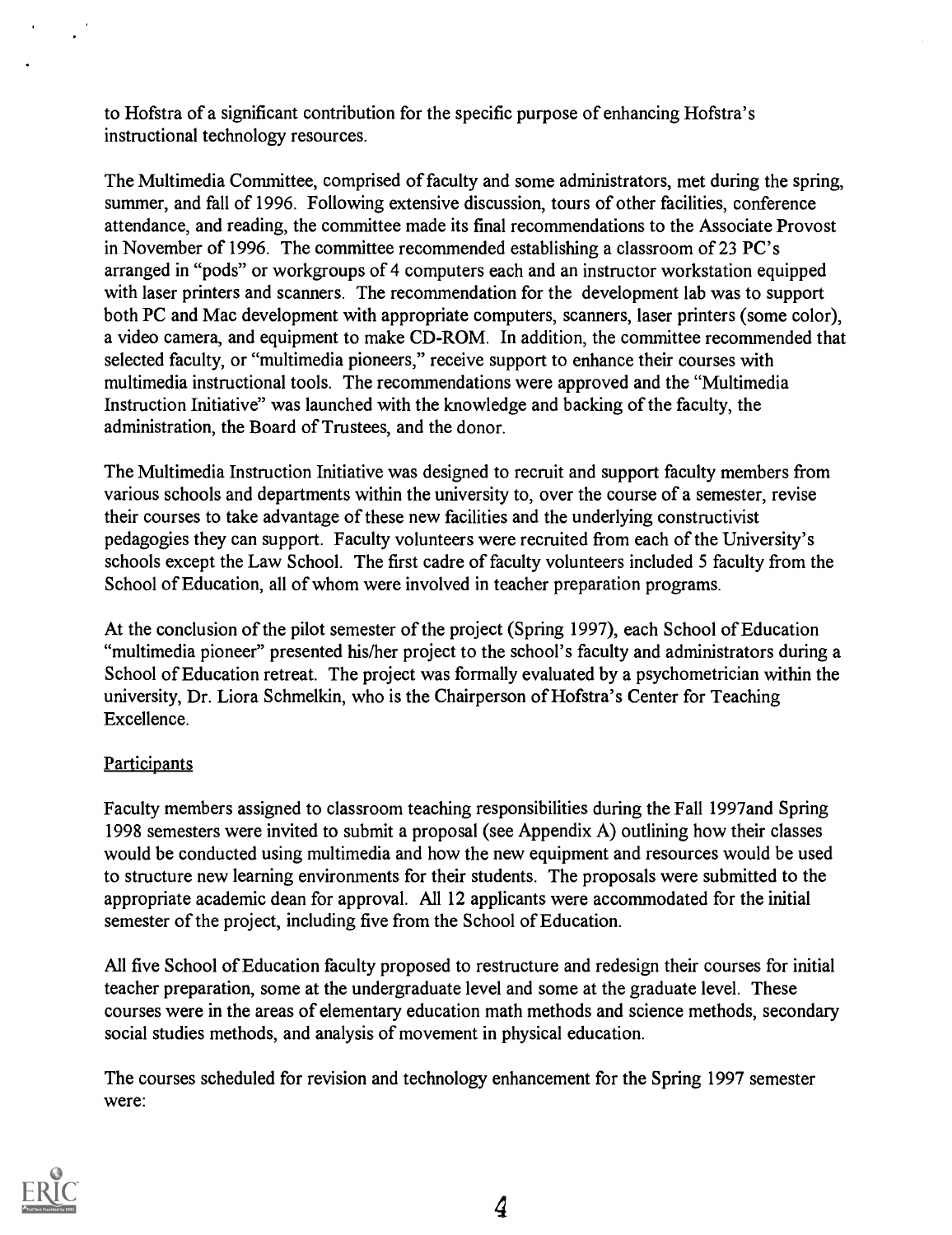# School of Education

ELED 227: Elementary School Curriculum ELED 129: Integrated Teaching of Science ELED 209: Mathematics in the Curriculum ELED 126: Interdisciplinary Perspectives on Teaching Social Studies SED 294: Instructional Patterns for Social Studies SED 151: The Secondary School Teacher HPER 106 Kinesiology

# Hofstra College of Liberal Arts and Sciences

SOC 143: Research Methods in Sociology PHI 165: Introduction to Symbolic Logic FREN 113: French Civilization ENGL 002: English Composition ENGL182L:Readings in Literature/Literary Analysis FA 102A: Multimedia Workshop MATH 08: Elementary Math Statistics

# Zarb School of Business

BCIS 30: Power Tools for End-User Support

# The Resources and Support

Each faculty member was assigned a student assistant who had computer expertise in multimedia. The students were given the choice of either working for pay or treating the assistantship as an internship for undergraduate course credit. Most of the students were matriculated in the School of Business and had just completed a very successful course in multimedia software. The majority of the student assistants chose the internship which was supervised by the faculty member who had been the instructor for their initial multimedia software course.

The participants received a state-of-the-art laptop computer (either a Mac or a PC, depending upon the faculty member's preference) that they could continue to use as long as they taught courses utilizing computer-based multimedia. The laptops were used to facilitate the multimedia development and the software evaluation and selection processes. Some funds were made available to purchase either evaluation copies of software, several copies of selected software, or site licenses for chosen software. The faculty participants also received extensive training on the use of the hardware and various computer applications from the Academic Computer Center staff.

In turn, the participants agreed to use these resources in the teaching of at least 1 credit-bearing course during the Spring semester. The participants also agreed to serve as a resource for their respective schools and as coaches to other faculty interested in developing multimedia-based instructional tools for the classroom. And, finally, the participants agreed to share and

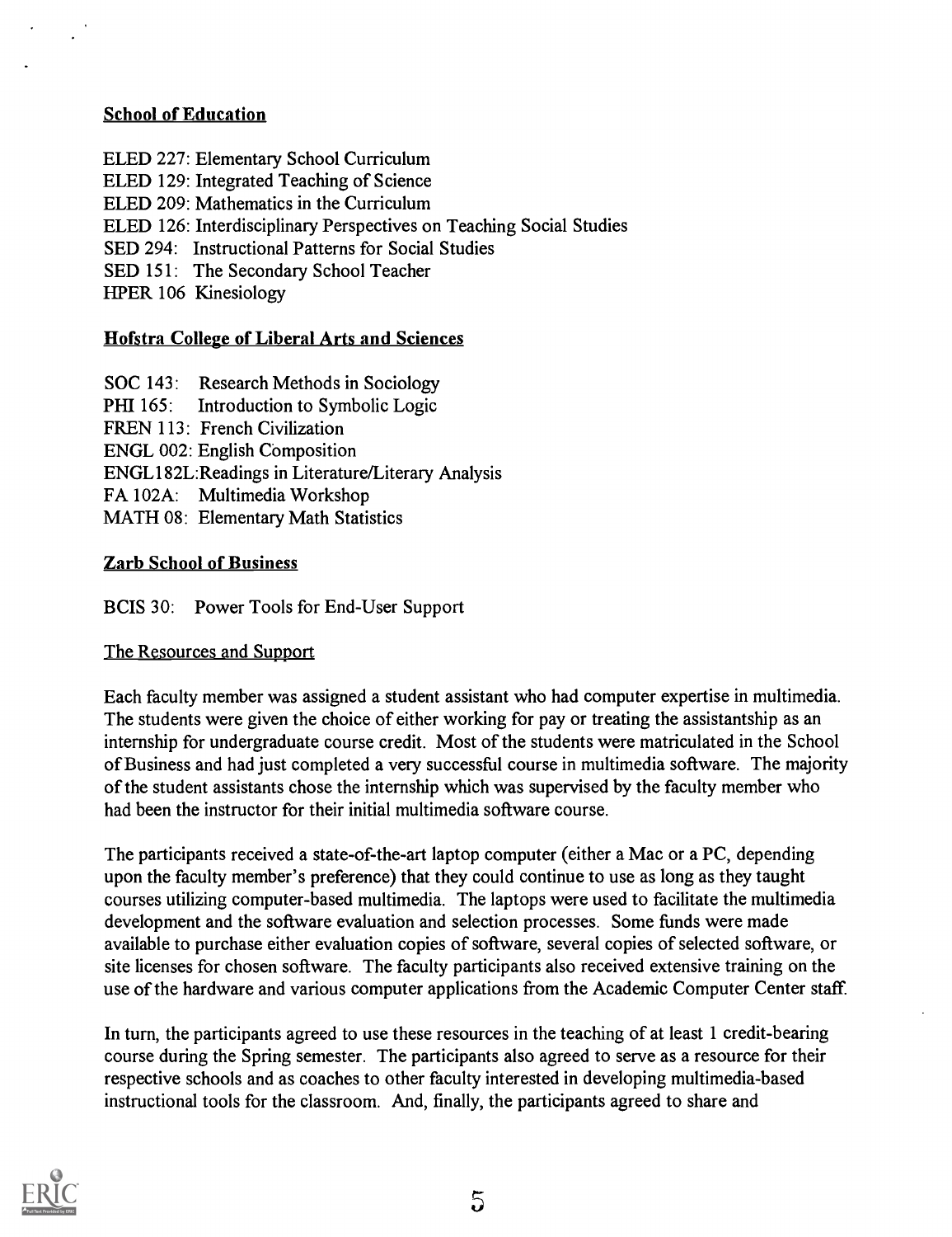demonstrate their course development process/course modules in an annual Faculty Multimedia Program.

# The Courses

Dr. Janice Koch used the Multimedia Instruction Initiative to integrate several technology applications into an existing science methods course for elementary pre-service teachers "in a way that facilitated the highly personal, self-directed, constructivist learning environment that was requisite in order for the course to achieve its stated goals....It was the goal of this initiative to create a learning community in which the use and applications of various technologies were taken for granted, and natural (Koch, 1998, p. 3)." Dr. Koch surveyed her class of 22 female undergraduates before the course began and discovered that 68% of the students had no e-mail experience, 90% had never explored the World Wide Web, 77% had no access to the university network (although network access is provided to each registered student at the university), and 94% never used an interactive multimedia device (such as a CD-ROM). Dr. Koch's class designed and implemented a web page with the help of the student assistant who attended most of the class meetings. E-mail was an important component of the class, since the students were able to communicate with "key pals" in Australia who were also pre-service teachers. The class also developed a rubrics for evaluating existing science education software and learned to make PowerPoint presentations.

Dr. Sharon Whitton integrated technology into courses she teaches both in the Department of Mathematics (in Hofstra College of Liberal Arts and Sciences) and in the Department of Curriculum and Teaching (School of Education). She employed several software applications, including Microworlds, Geometry Sketchpad, and Excel, to engage her students in interactive, constructing projects that required students to solve problems, analyze data, and construct models. In addition, the students communicated with each other and with Dr. Whitton via e-mail.

Dr. Alan Singer employed several multimedia technologies to introduce his students to hands-on methods of teaching social studies in the secondary schools. His students developed curricula for a web page in collaboration with graduates of Hofstra's secondary education program who are currently in-service teachers. E-mail served as a link between the graduates and the current students and, with the web page, served as a vehicle for a fledgling "Social Studies Support Network." Search engines were explored to research appropriate, relevant, and interesting sites for various curriculum areas. On-line ERIC searches were reviewed and practiced. Software packages currently used in the secondary schools were also reviewed and evaluated using criteria that the class collaboratively developed.

Dr. Nathalie Smith teaches a course in kinesiology for students in athletic training, exercise specialist, and teachers of physical education. The course has been using extremely crude and laborious methods for analyzing movement and the physiology of movement. Students were conducting studies using tracing paper, outmoded video cameras, and stick-figure drawings. With the introduction of state-of-the-art multimedia software, the students were able to conduct analyses that were much more reflective of the caliber used in the professions. The NEAT (Never Ending Athletic Training) System and various anatomical software (A.D.A.M. Comprehensive,

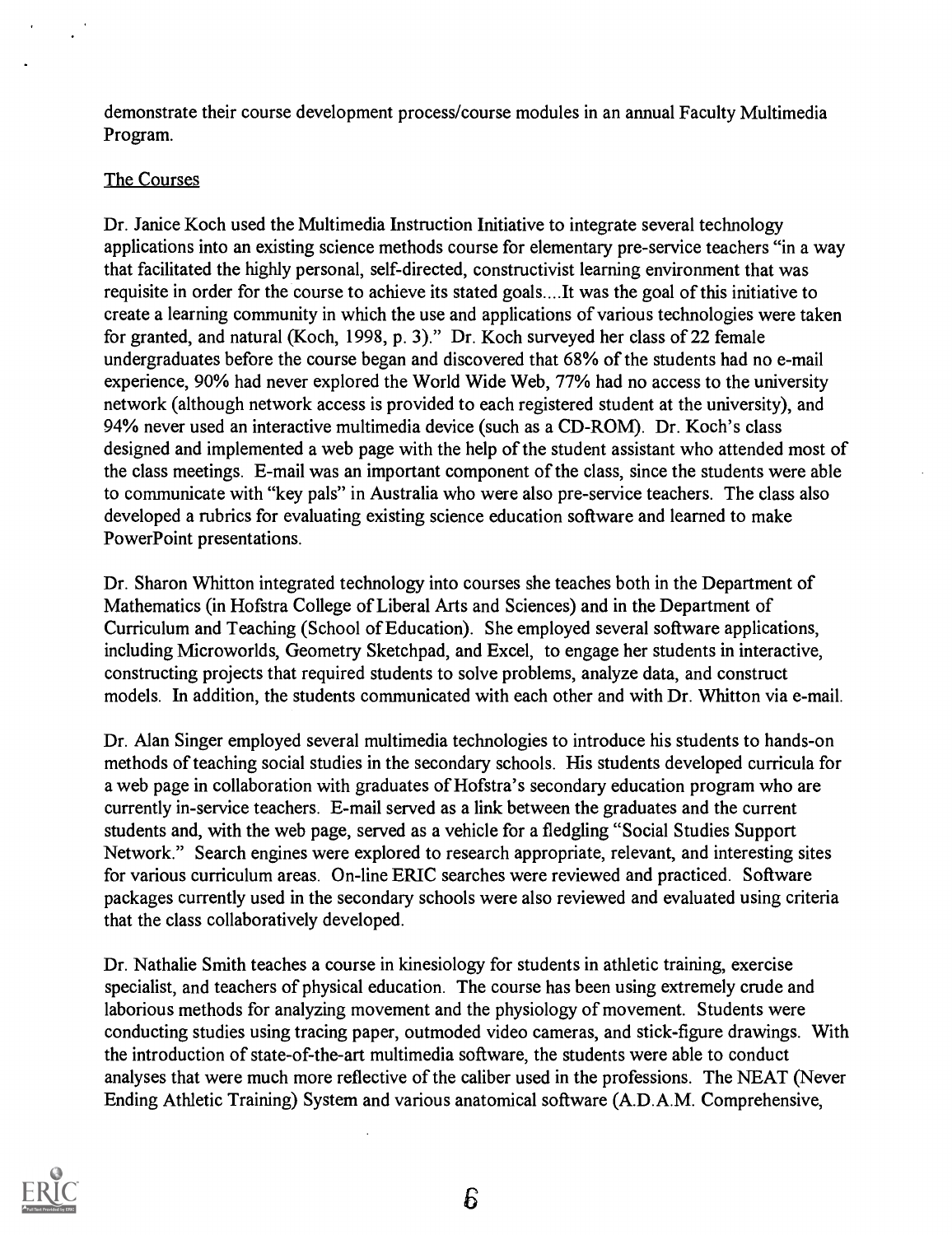Interactive Physiology, etc.) were used extensively. These software packages and the hardware (computers, video cameras, links, etc.) to support them were all purchased through the Multimedia Instruction Initiative.

Dr. Susan Semel taught two initial teacher preparation courses, one at the undergraduate level and one at the graduate level. She incorporated some multimedia technology into both courses, particularly the Internet. Dr. Semel was especially interested providing a learning environment in which her students would be able to develop a keen sense of the politics of social studies curriculum as it is delivered on the Internet. To this end, the classes used various search engines to ferret out interesting web sites, critically examined these sites, and developed a critical perspective through reflection and discussion. These skills were similarly applied to the analysis of existing social studies software currently used in K-6 classrooms.

The faculties use of various technologies is summarized in Table 1.

| Technology                     | Science<br>Methods | <b>Mathematics</b><br>Methods | Elem.<br>Social<br><b>Studies</b> | Sec.<br>Social<br><b>Studies</b> | Kines-<br>iology |
|--------------------------------|--------------------|-------------------------------|-----------------------------------|----------------------------------|------------------|
| search Internet                | X                  | X                             | $\mathbf{X}$                      | X                                | X                |
| construct web page             | X                  |                               |                                   | $\mathbf X$                      |                  |
| e-mail (class)                 | X                  | X                             |                                   | X                                | X                |
| e-mail graduates (in-service)  |                    |                               |                                   | X                                |                  |
| e-mail (international)         | $\mathbf X$        |                               |                                   |                                  |                  |
| evaluate WWW sources           |                    |                               | X                                 |                                  |                  |
| evaluate software packages     | X                  |                               | X                                 |                                  |                  |
| use specific software packages | $\mathbf X$        | $\mathbf X$                   | $\mathbf X$                       |                                  | $\mathbf X$      |
| PowerPoint                     | $\mathbf X$        |                               |                                   |                                  | X                |
| download pictures from the net |                    |                               |                                   |                                  | X                |
| program multimedia software    |                    | $\mathbf X$                   |                                   |                                  |                  |

TABLE 1: Examples of Technological Enhancements Used by the School of Education Pioneers

# Evaluation of Project

Dr. Liora Schmelkin, Department of Psychology, is an Educational Psychologist and psychometrician who serves as the Chairperson for Hofstra's Center for Teaching Excellence. Dr. Schmelkin, at the request of the Multimedia Committee, conducted a formal evaluation of the first year of the Multimedia Instruction Initiative. Her conclusions (Schmelkin, 1997) focused on

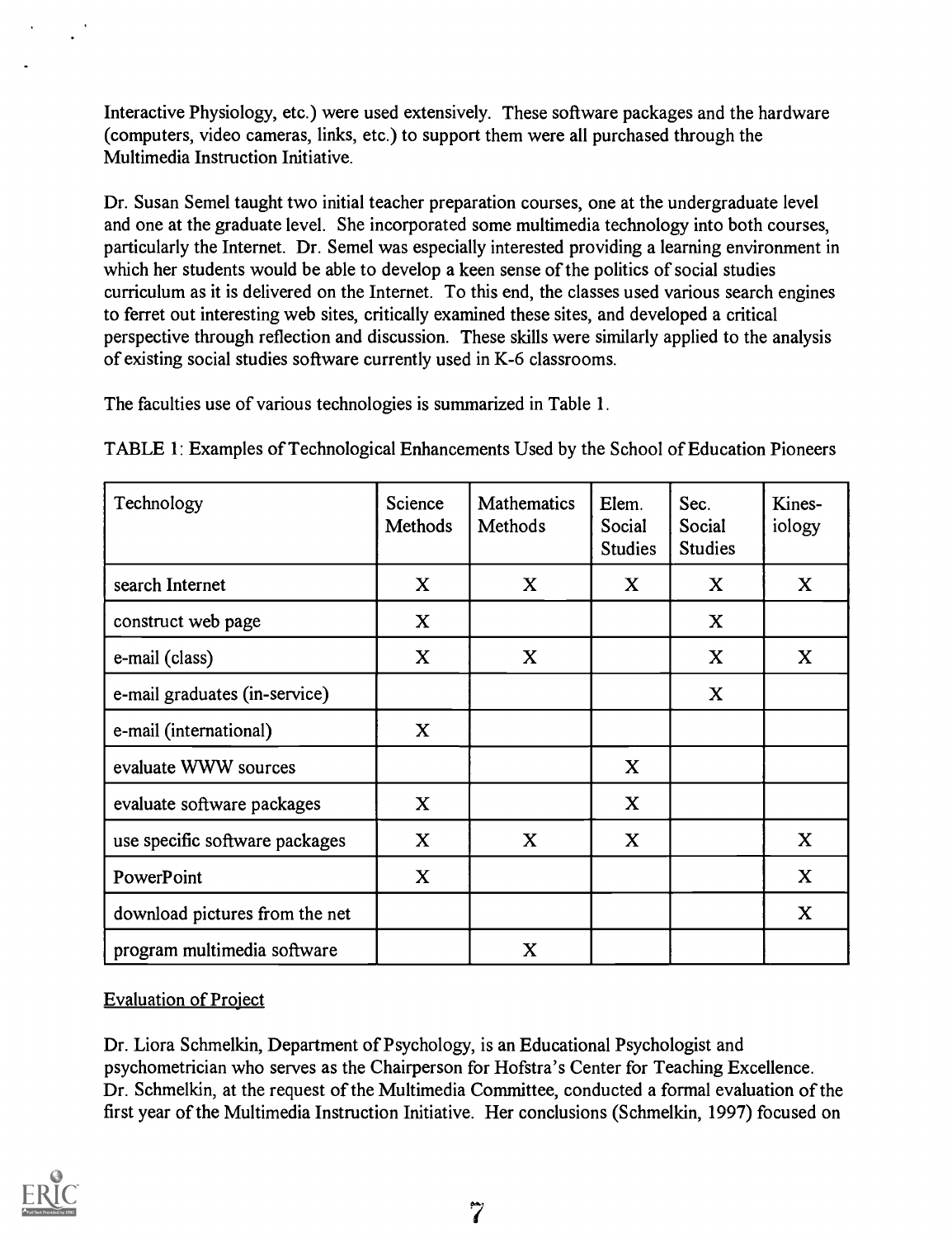three aspects of the project: the impact on students, the impact on the faculty members, and the impact on the student assistants who were assigned to the faculty. Dr. Schmelkin found that the students in the enhanced courses worked more collaboratively with their colleagues, were focused on their own writing and analysis skills, learned certain concepts through technology that were difficult to learn without the technology, were motivated and enthused about their course technology-based activities, and demonstrated increased class cohesion and participation.

Dr. Schmelkin's research found that the faculty had changed their teaching style to focus more on guiding and facilitating learning rather than on imparting knowledge. The technology-rich curriculum enabled them to address concepts they could not have as successfully addressed using other techniques. An additional product of the initiative was that the faculty learned more about the use of computers in their own disciplines.

As for the student assistants, Dr. Schmelkin found that the experiences they had with the faculty and classes to which they were assigned helped them to work better with a variety of people. They learned to be better presenters and facilitators of learning for their peers as well as for those whom they had previously perceived as the sages. They learned how to work around problems they experienced both in the computer laboratories and in the classrooms and they learned to develop creative solutions when thorny problems presented themselves.

# **Problems**

No experiment with state-of-the-art technology is without problems, heartache, and hard-won knowledge. This project was no different. The problems are easy to understand, even predictable, but hard to solve. They include hardware breakdowns, delayed deliveries of equipment and software, incompatibility of systems and software, a shortage of trained support personnel, a shortage of equipment, and an arrray of "random" glitches. Everyone agrees, however, that more computers need to be available to both students and faculty and that more courses should be incorporating the exciting new multimedia. The inevitable problems can become bearable with administrative support and encouragement. However, providing "pioneering" faculty with rewards (computers, recognition, credit toward tenure/promotion, etc.) is necessary. As Russell Agne states during an interview for AACTE Briefs (May 12, 1997), "[w]e need to reward faculty to risk teaching creatively with technology when their chances for failure are very high and their incentives low (p.7)."

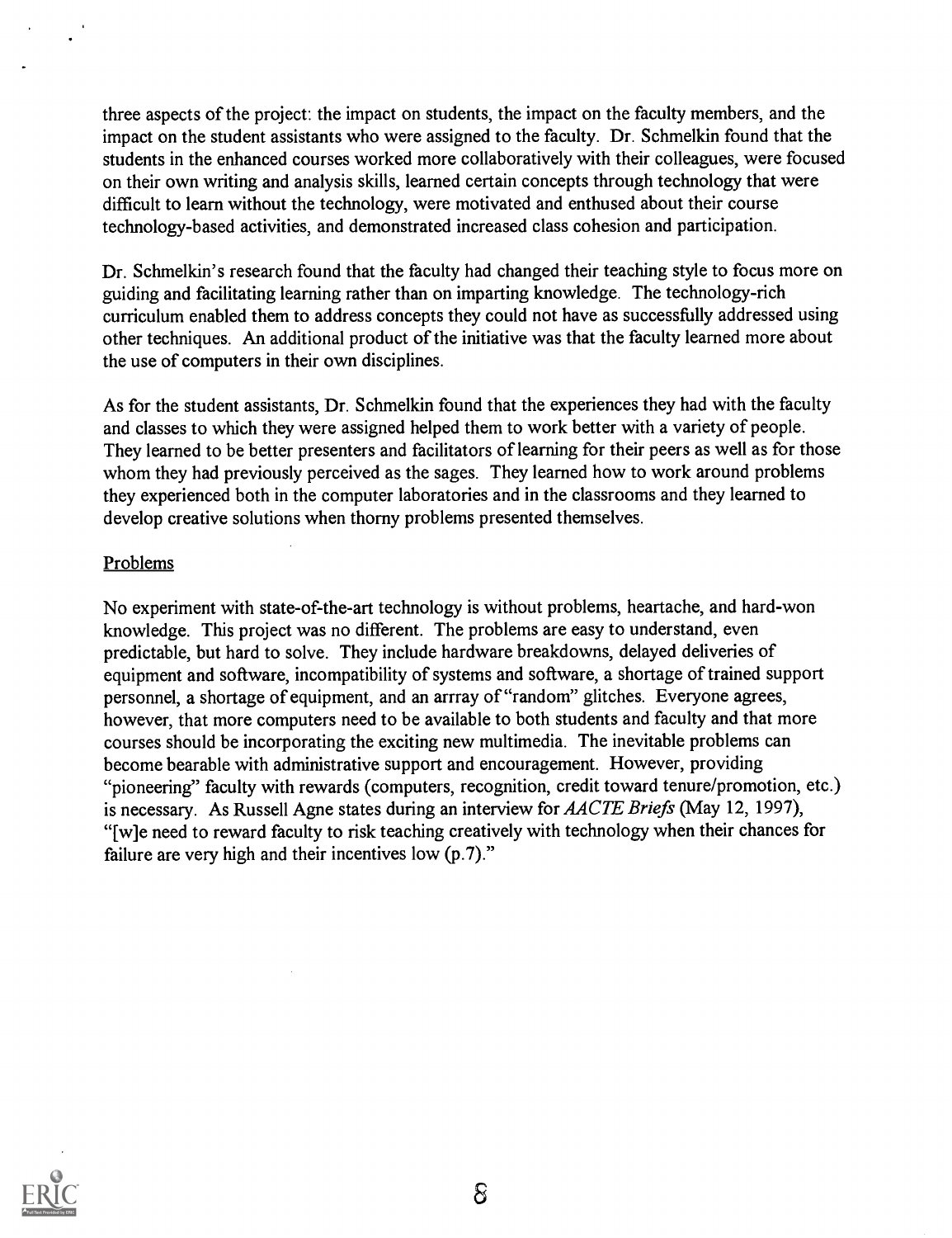# References

- Koch, J. (1998). Technology and the Elementary Science Methods Course: Re-thinking Science and Technology and Ourselves as Science Learners. Paper presented at the Annual Meeting of the Association for the Education of Teachers in Science. Minneapolis, MN, January 8-11, 1998.
- McNergney, R.F. (1997). Baffled by Technology? Take a Sabbatical. AACTE Briefs, May 12, 6-7.
- Schmelkin, L. P. (1997). Evaluation of Instructional Technology Initiative, Spring 1997. Center for Teaching Excellence Monograph Series, Report No. 2, November.

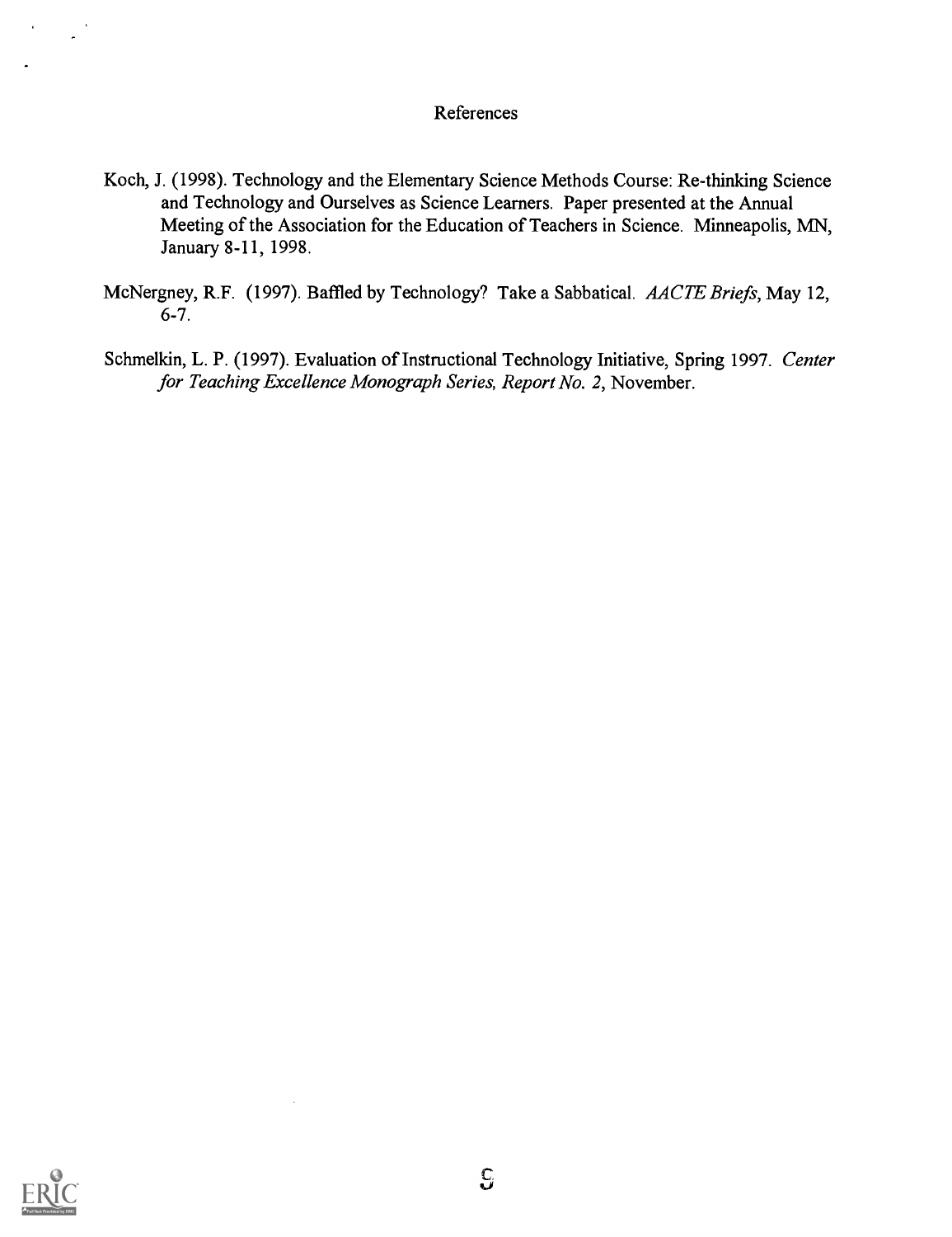# APPENDIX A

# HOFSTRA UNIVERSITY MULTIMEDIA INSTRUCTION INITIATIVE

# TECHNOLOGY ENRICHED CLASSROOMS

The Joan and Joseph L. Dionne Teaching and Learning Center is a new resource for faculty and students. This classroom has 23 PC computers. The Computer Center, working with the Multimedia Committee, designed this facility to support this initiative.

The School Of Education Technology Enriched Classroom located in 240 Gallon Wing is a classroom for those faculty members whose preferred platform is Macintosh.

The focus of this initiative is to enhance classroom based instruction and foster a collaborative approach to the learning process. This project focuses on team work between the faculty, students and Computer Center support staff to deliver a new paradigm of learning supported by multimedia-based instructional tools.

The faculty serves the students as a facilitator of the learning process. The course objectives are delivered within the technology-based learning activities created by the faculty member. Students are actively engaged in their learning process as they work through these activities in collaborative groups.

Hofstra University will provide resources and support for faculty members to explore and incorporate a wide range of multimedia technologies into classroom instruction. This initiative includes traditional multimedia hardware/software including full motion video, sound, graphics and CD-ROM based instructional tools. Also included in is the application of the World Wide Web for instruction, simulations, instructional datasets, and software that encourages a collaborative and explorative approach to learning .

# REQUIREMENTS FOR PARTICIPATION:

- 1) The faculty members must be assigned to classroom teaching responsibilities during the Fall and Spring semesters
- 2) A proposal must be submitted outlining how the class is to be conducted and how the equipment will be used to deliver instruction
- 3) The hardware configurations include a multimedia capable laptop in PC or Macintosh platform with software and operating systems that are supported by the Computer Center
- 4) Proposal's must be submitted, approved and supervised by the Dean's office.
- 5) The participants must agree to utilize the resources in the teaching of a credit bearing course
- 6) The participants must agree to serve as a resource for their respective Schools and volunteer to serve as coach to other faculty interested in developing multimediabased instructional tools for the classroom
- 7) Participants agree to share and demonstrate their course development proness/course modules in an annual Faculty Awareness Program scheduled by the Computer Center



# EQUIPMENT OWNERSHIP AND PARTICIPANT RESPONSIBILITIES



Equipment and Student Assistant services awarded through this program are intended for the use of faculty members designated as "pioneers" in the Teaching and Learning Center Project. Ownership of the equipment will remain with the Computer Center. Upon satisfactory completion of Items 5-7 within each semester, the resources will be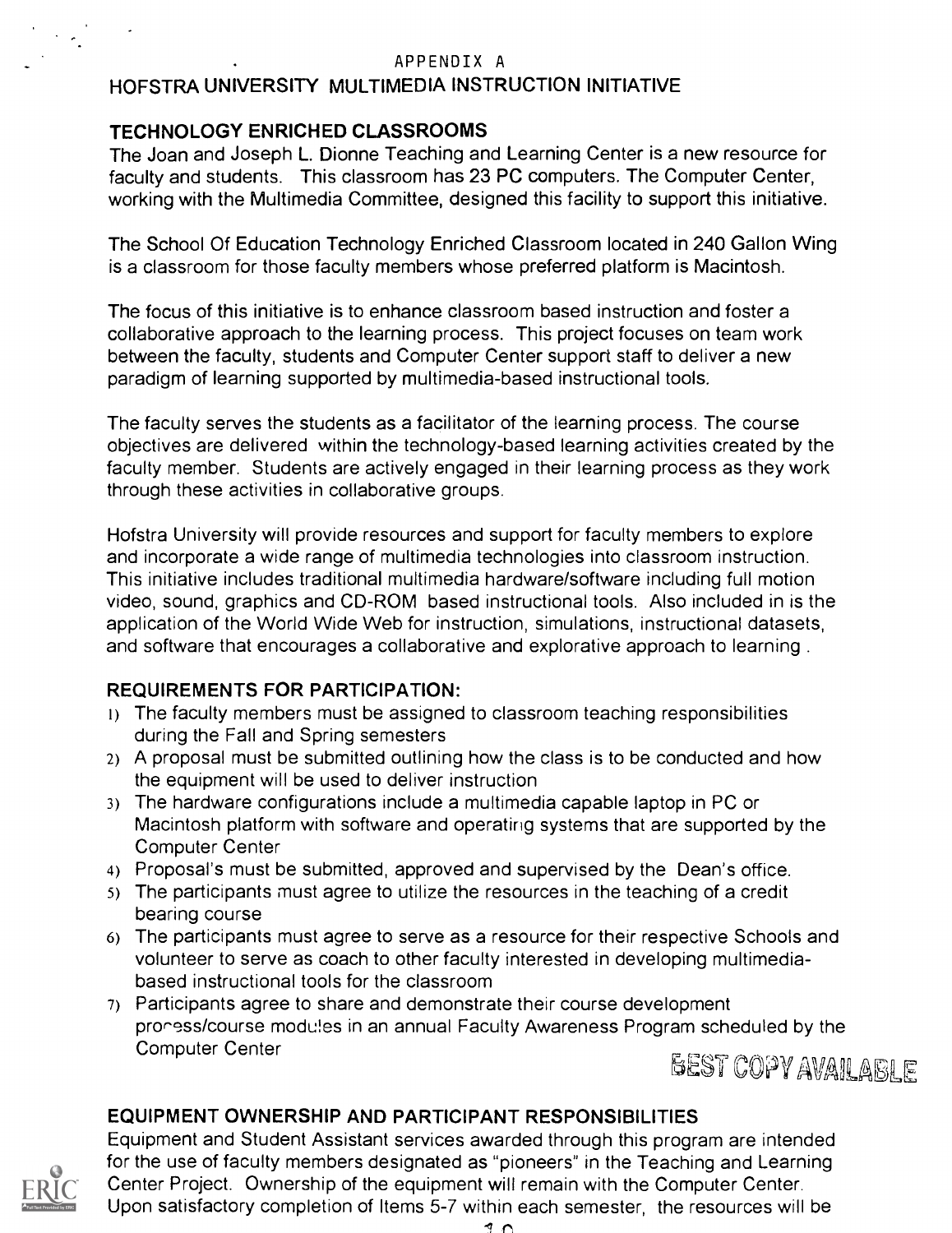reassigned to the faculty. If these items are not completed, the resources may be reclaimed for distribution to future applicants. Satisfactory completion will be determined at the end of each semester by the academic dean and the Director of Academic Computing working collaboratively.

It is the intent of this program to encourage faculty to continue to develop course modules and integrate instructional computing into the curriculum. The dean  $\mathfrak{c}$  the college or school will be responsible for determining that the spirit of this initiative is continuous.

# PROPOSAL GUIDELINES

- 1) Indicate how multimedia -based hardware or software will be used specifically to enhance and supplement instruction in the classroom to achieve instructional objectives
- 2) Demonstrate how these computing resources will foster a collaborative approach to teaching and learning
- 3) Document that the faculty members do not already have sufficient access to multimedia equipment adequate for the specified uses and that the requested equipment is appropriate for such use.
- 4) Include a support statement from the Dean's office indicating that resources required by the faculty member to achieve this intent of this project will be provided. This support may include the purchase of discipline specific software applications, the provision of faculty release time, or provide other supplemental resources necessary to integrate fully this computing technology into the classroom environment.

For this initial phase, proposals will be submitted to the Director of Academic Computing. Future proposals for the Spring 1998 semester, will be directed to the Center for Teaching Excellence for review.

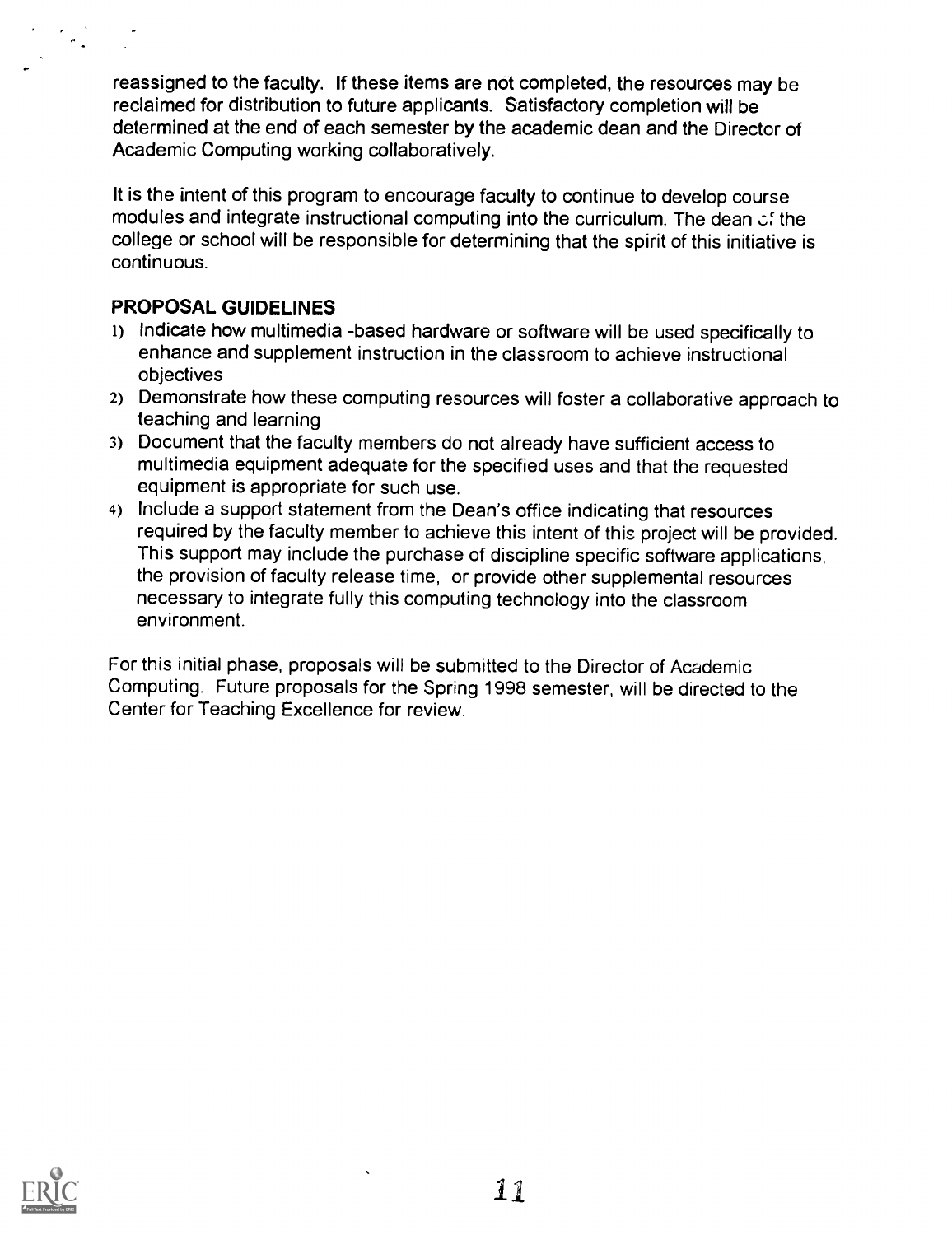# PROPOSAL FOR THE MULTIMEDIA INITIATIVE

| Preferred location: | TLC Classroom (PC Computers) 216 McEwen Hall<br>SOE TLC (Macintosh) 240 Gallon Wing |
|---------------------|-------------------------------------------------------------------------------------|
|                     |                                                                                     |

Instructional Objectives:

Vision statement about the course

Information Technologies Used in this course and how they will be used

Hardware and software needed by the course participants

Text for the course:

A letter of support from your Dean must accompany this proposal. This letter must include funding and budget numbers for academic specific software and hardware required for your proposal.

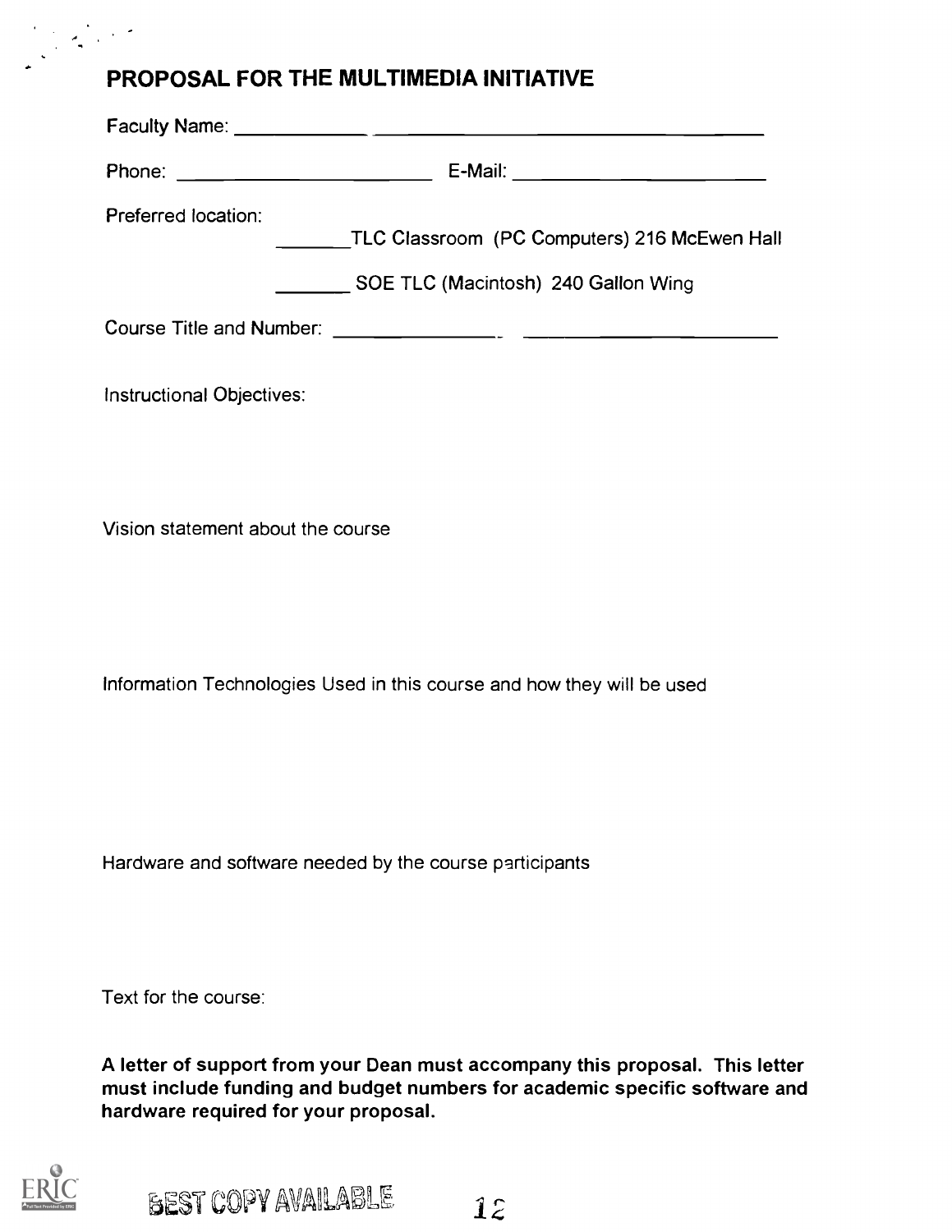# POWERPOINT PRESENTATION

PENELOPE J. HAILE, PH.D. HOFSTRA UNIVERSITY



 $\sim 10^{-1}$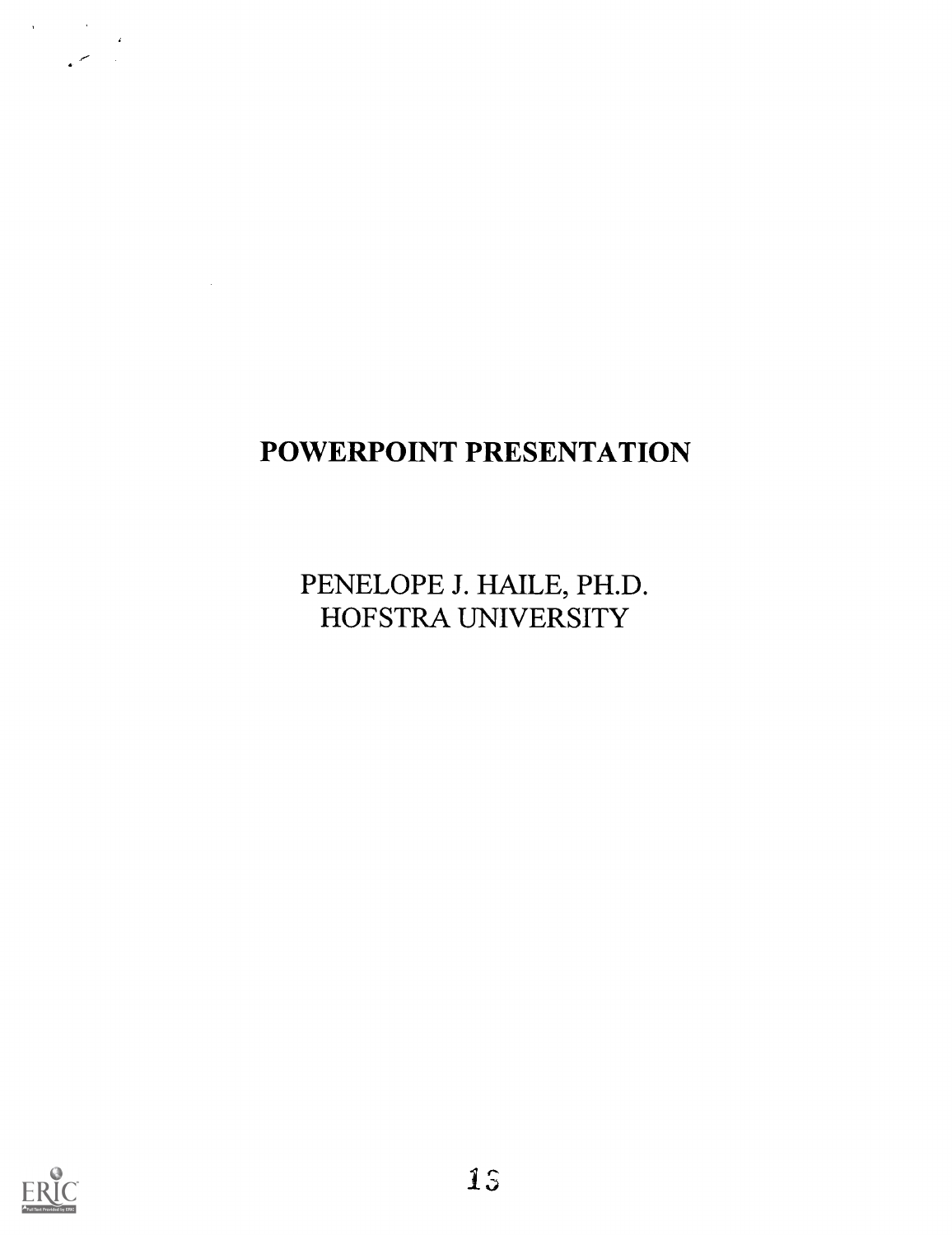

MULTIMEDIA INSTRUCTION INITIATIVE:<br>BUILDING FACULTY COMPETENCE<br>A university-wide initiative to recruit<br>and support faculty members to<br>revise their courses to take advantage A university-wide initiative to recruit<br>and support faculty members to<br>revise their courses to take advantage<br>of new multimedia facilities and the<br>underlying constructivist pedagogies<br>they can support. and support faculty members to embers to<br>se advanta<br>ities and t<br>t pedagog revise their courses to take advantage of new multimedia facilities and the underlying constructivist pedagogies they can support.

HEMPSTEAD, NY 11549

**HOFSTRA UNIVERSITY** 

♦

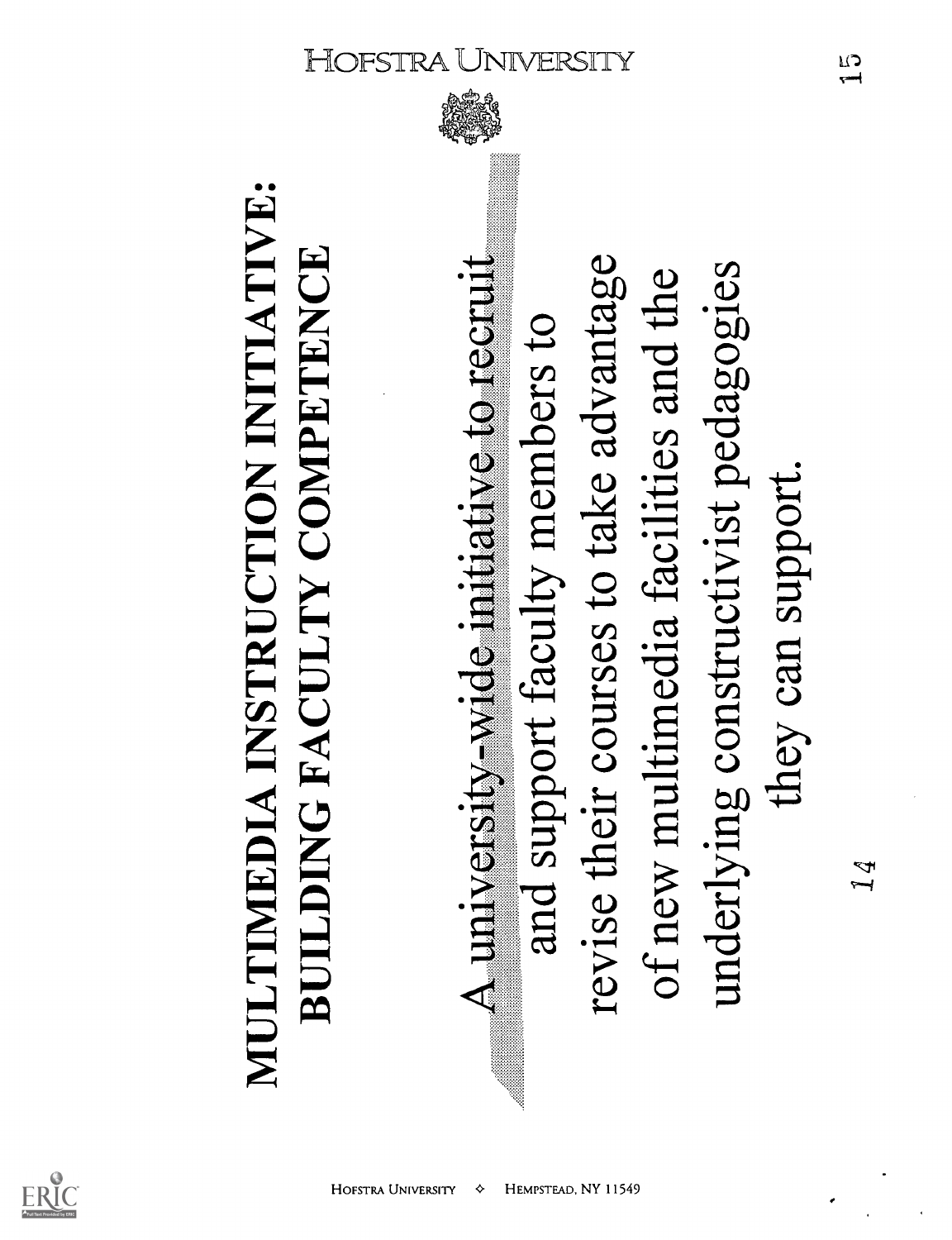

♦

- **PEDAGOGICAL GOALS**<br>  $\bullet$  reduce the emphasis on the lecture,<br>  $\bullet$  improve the relationship between the course and<br>
real-world applications,<br>
as scale up the amount of doing while scaling back<br>
the watching,<br>  $\bullet$  includ
	-
- 
- 

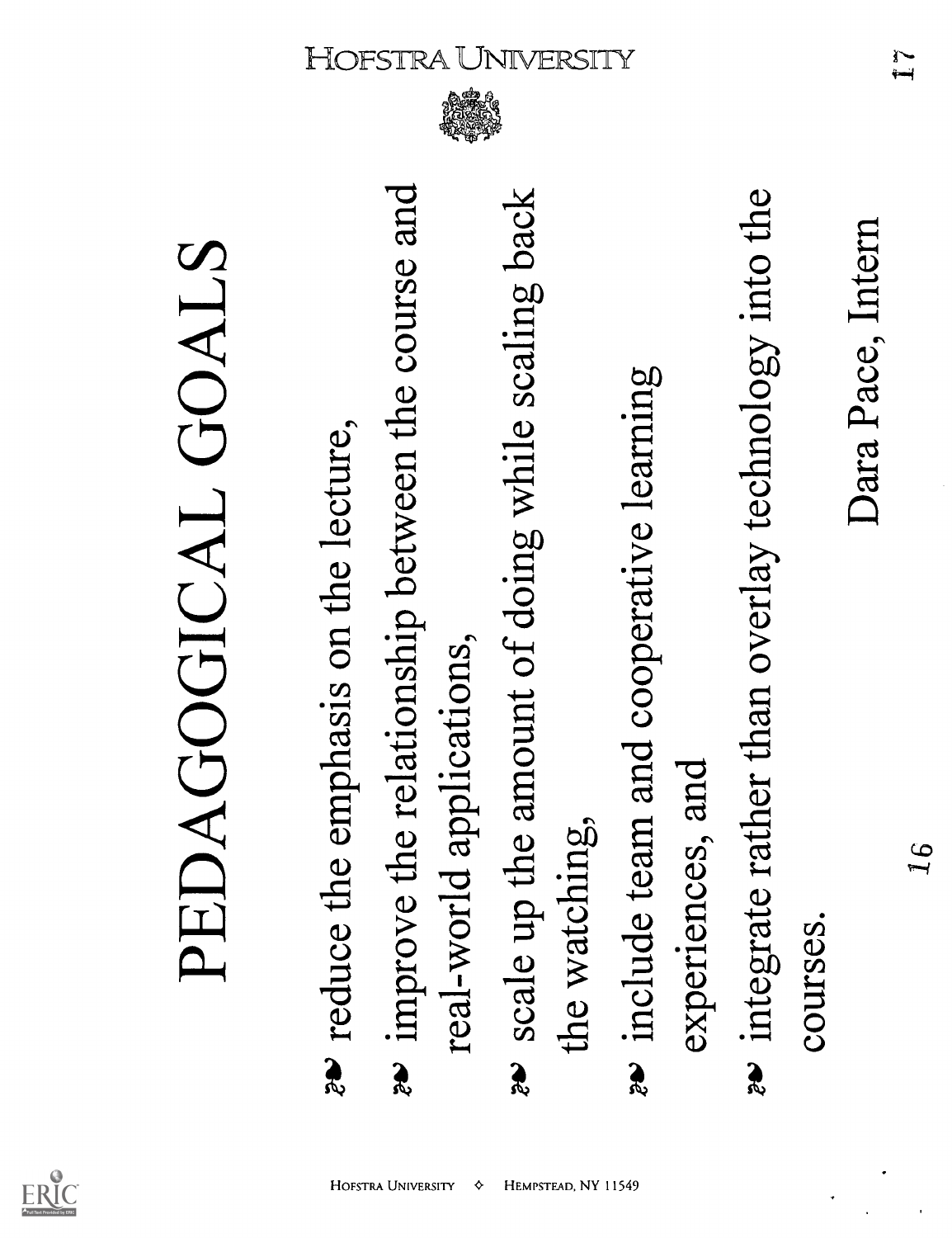

INTERESTED COMMUNITIES<br> *xDonor*<br> *xUniversity Administration*<br> *x*Faculty<br> *x*Accrediting Agencies (Middle States, NCATE, AACSB, ABET, etc.)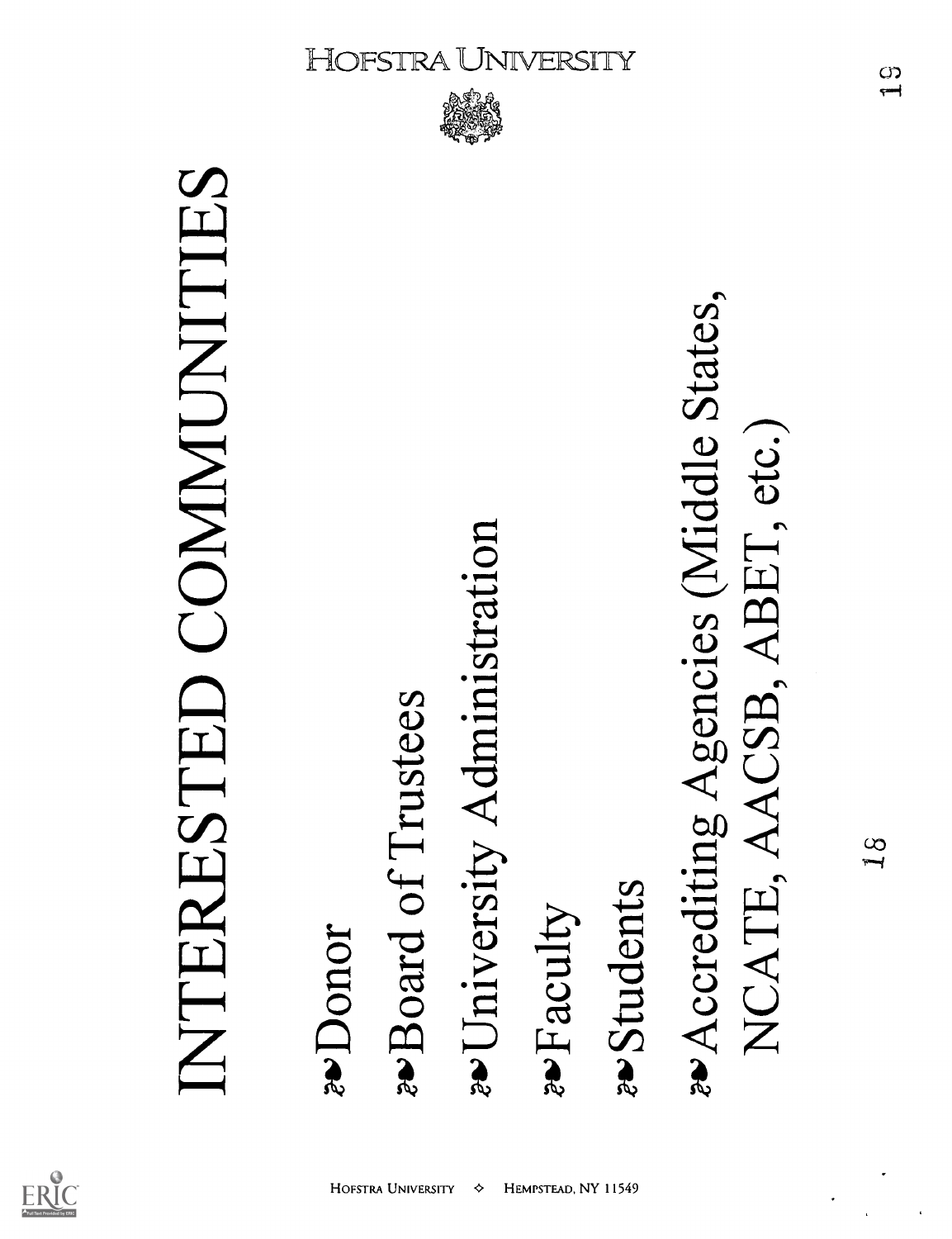

Technology-Enhanced Classroom



 $\mathbf{z}$ 

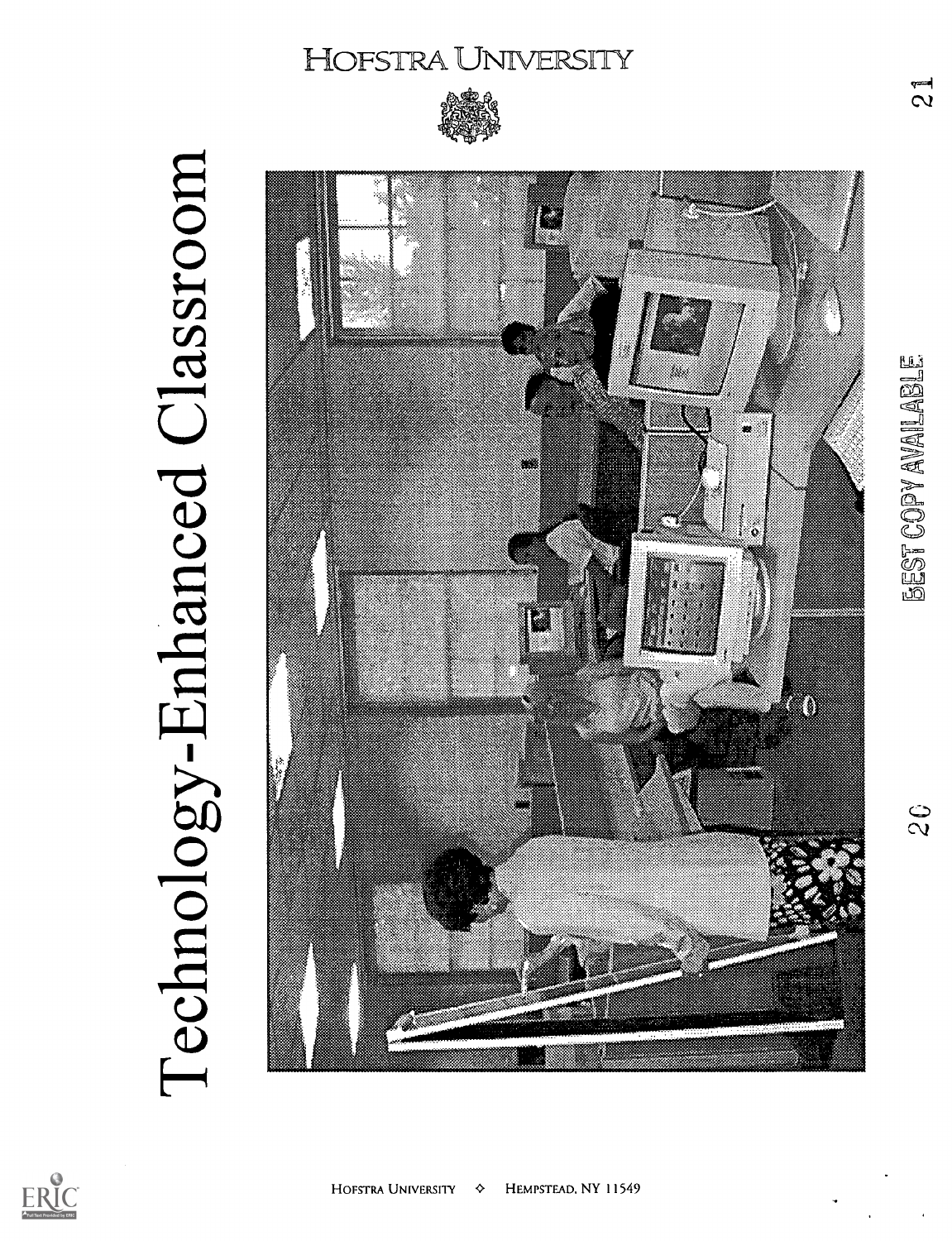

♦



The selection criteria were:<br>
a Teaching one or more courses in the Spring<br>
1997 semester,<br>
incorporate multimedia instructional<br>
activities,<br>
activities,<br>
rechnologies and the constructivist<br>
pedagogies they support, and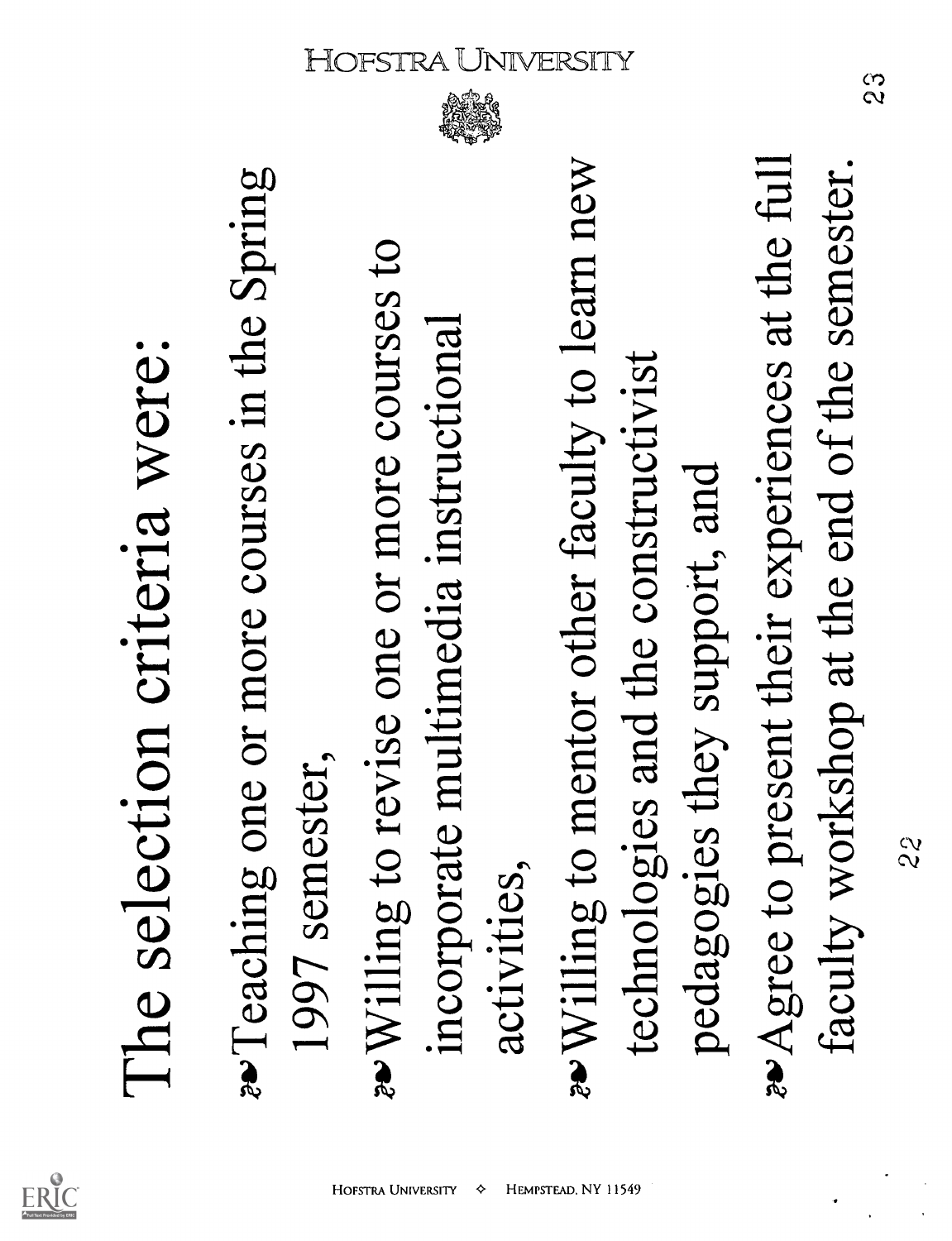



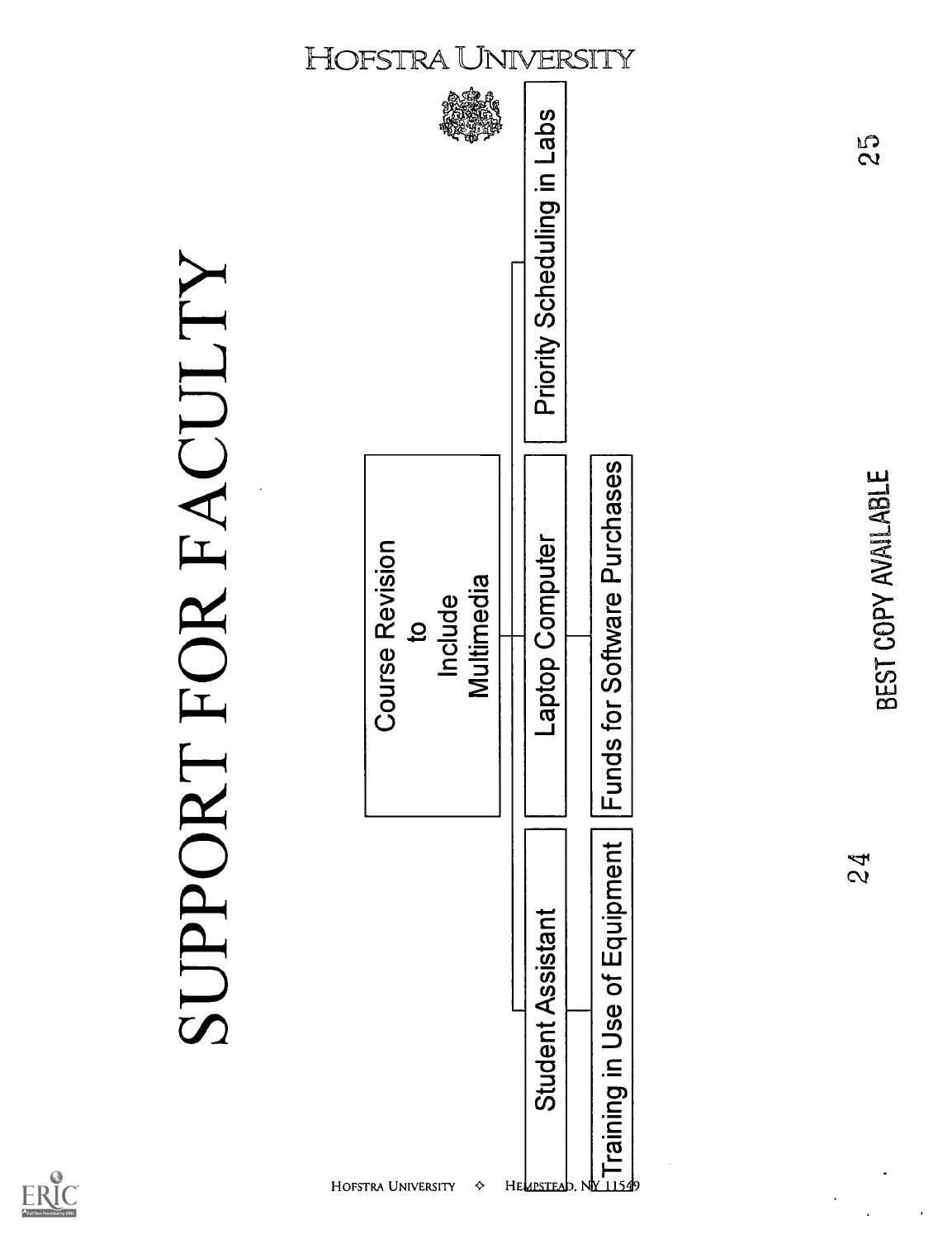

♦

REVISED EDUCATION COURSES<br> **\*Elementary School Curriculum**<br>
\*Integrated Teaching of Science<br>
\*Mathematics in the Curriculum<br>
\*Interdisciplinary Perspectives on Teaching<br>
Social Studies<br>
\*Instructional Patterns for Social S

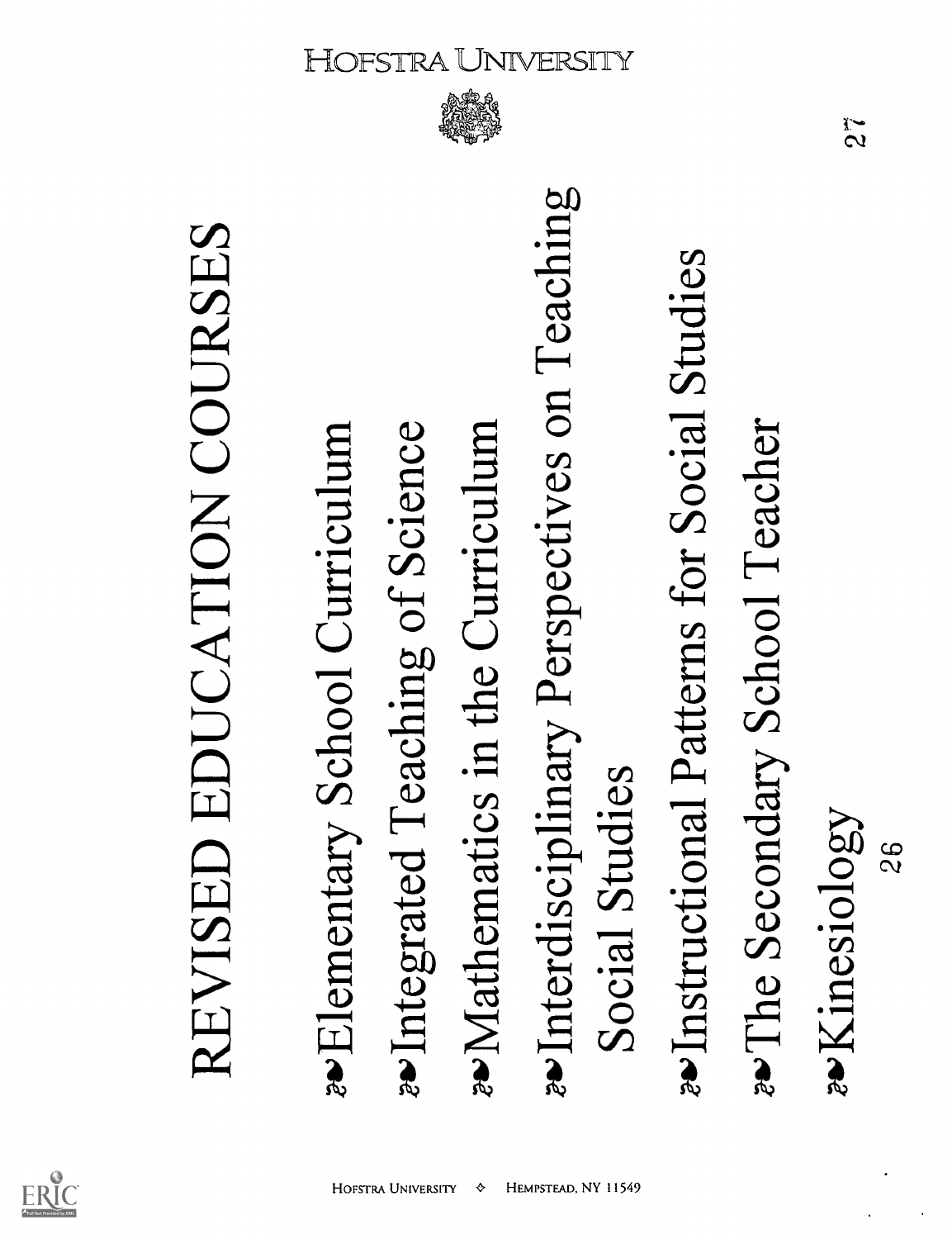

INSTRUCTIONAL GOAL<br>To integrate multimedia technologies into<br>courses "in a way that facilitated the highly<br>personal, self-directed, constructivist<br>learning environment......It was the goal of<br>community in which the use an

**HOFSTRA UNIVERSITY** 

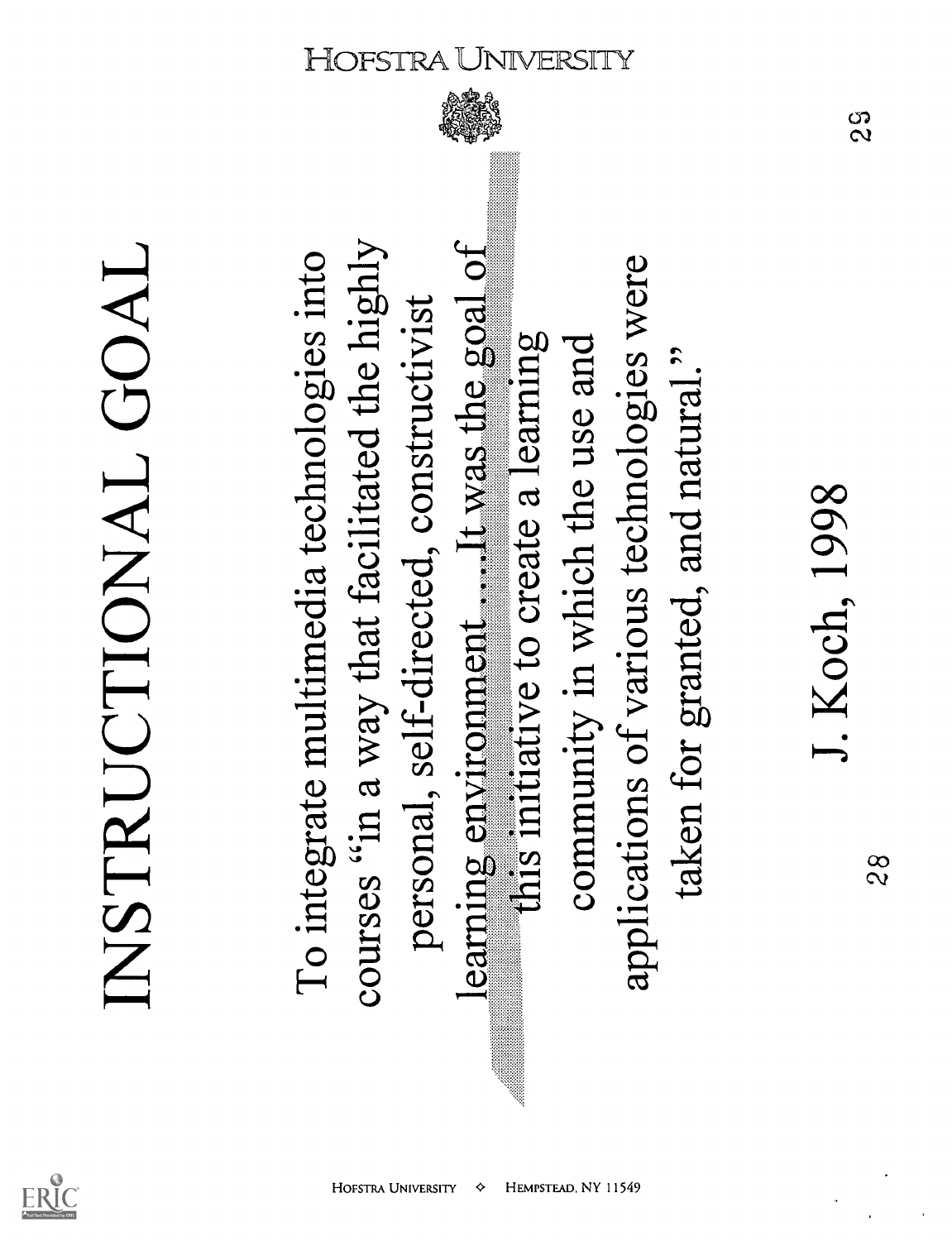



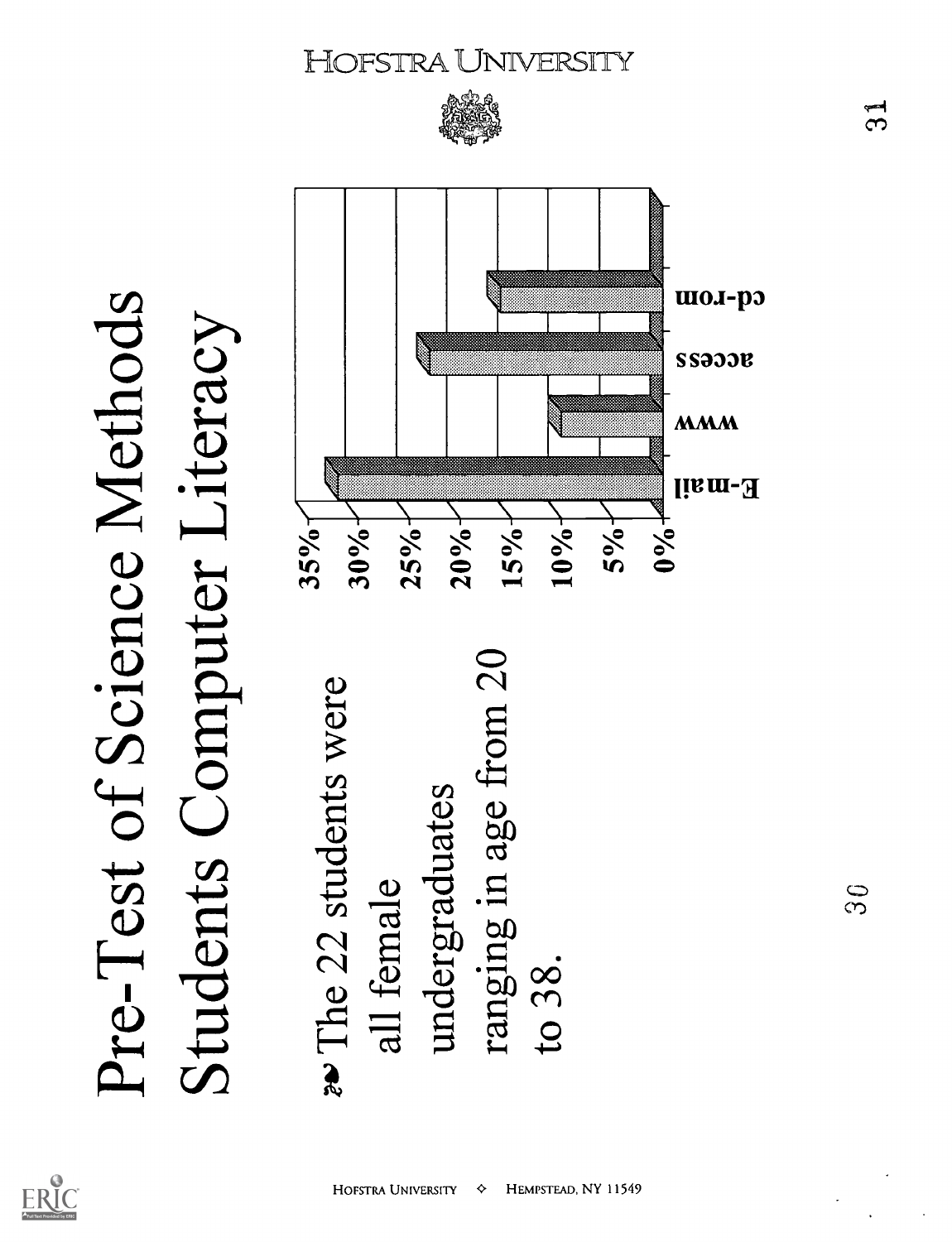

- 
- 

- Technology in Science Methods Course<br>  $\frac{1}{2}$  searches on the Internet for science and science education<br>  $\frac{1}{2}$  sites<br>  $\frac{1}{2}$  constructed a class web page<br>  $\frac{1}{2}$  constructed a class web page<br>  $\frac{1}{2}$  constr
	-

- 
- 
-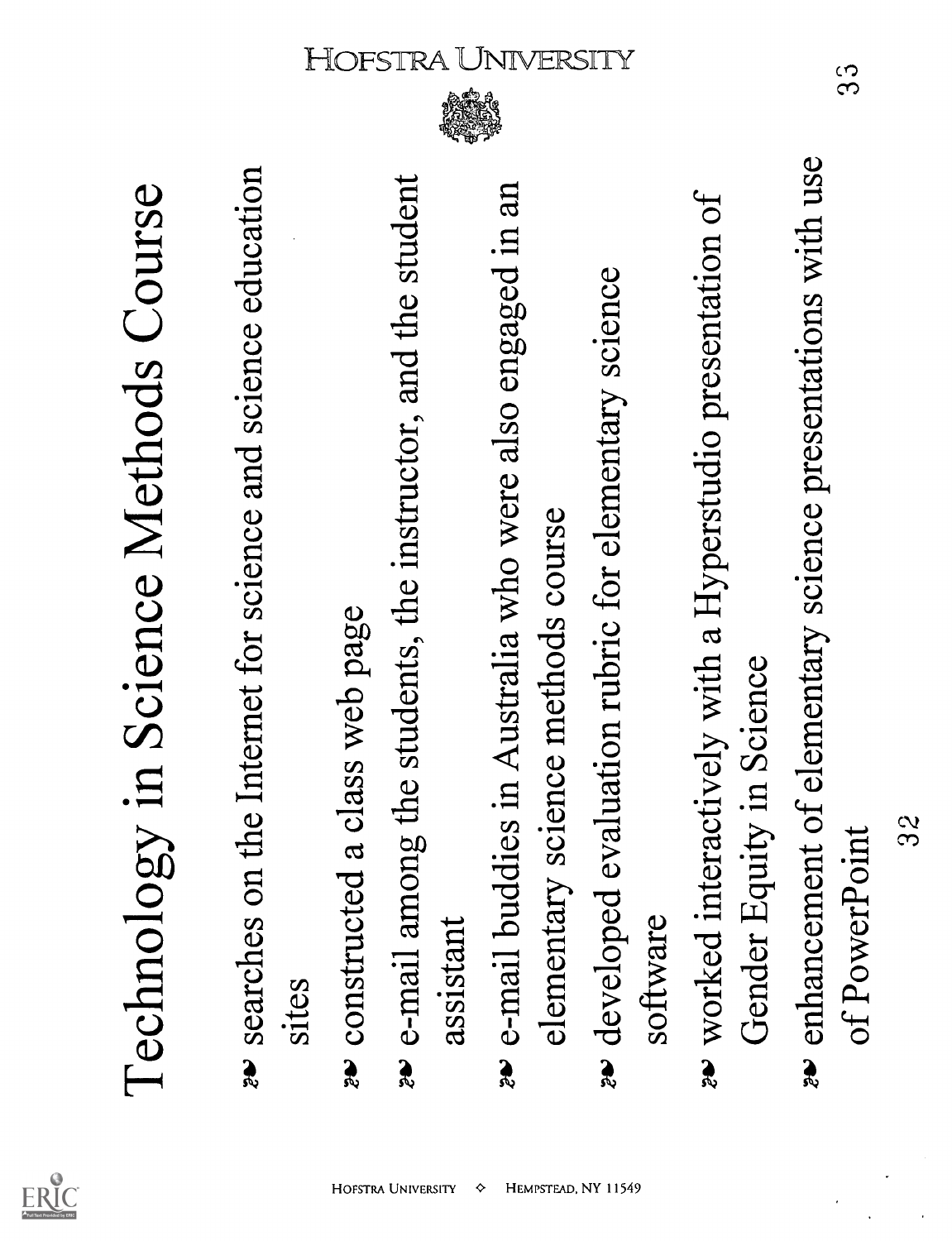

HEMPSTEAD, NY 11549

♦

**HOFSTRA UNIVERSITY** 

TEACHING SOCIAL STUDIES<br>TECHNOLOGY ENHANCEMENT<br>waves of various search engines<br>wedevelopment of a critical perspective<br>exavareness of politics of social studies<br>curriculum as delivered on the Internet<br>sites and existing so

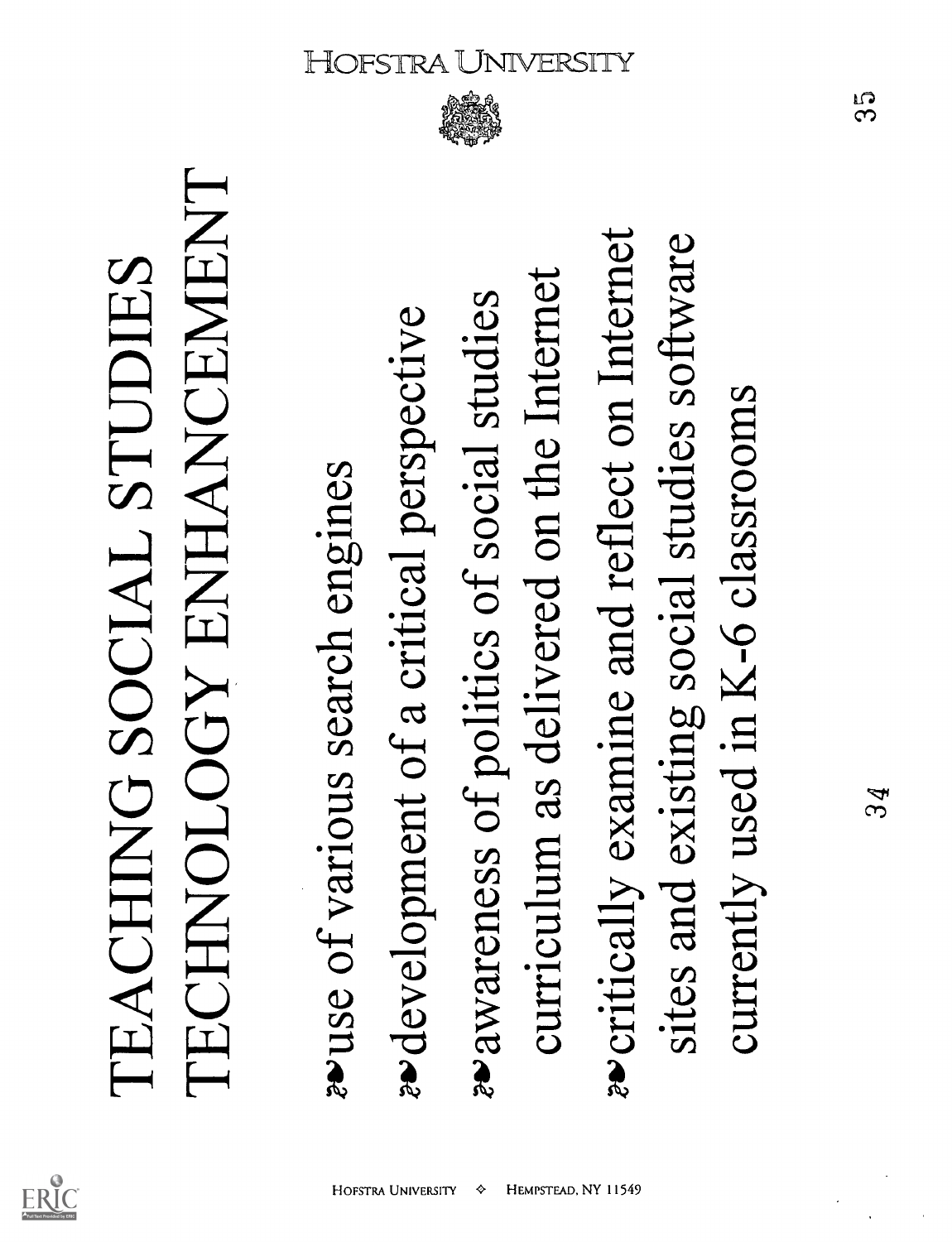

SECONDARY SOCIAL STUDIES METHODS<br> **EVALUARY SOCIAL STUDIES METHODS**<br>
student assistant and former students,<br>
student assistant and former students,<br>
streview of current CD-ROM software<br>
graduates who are teaching in urban<br>

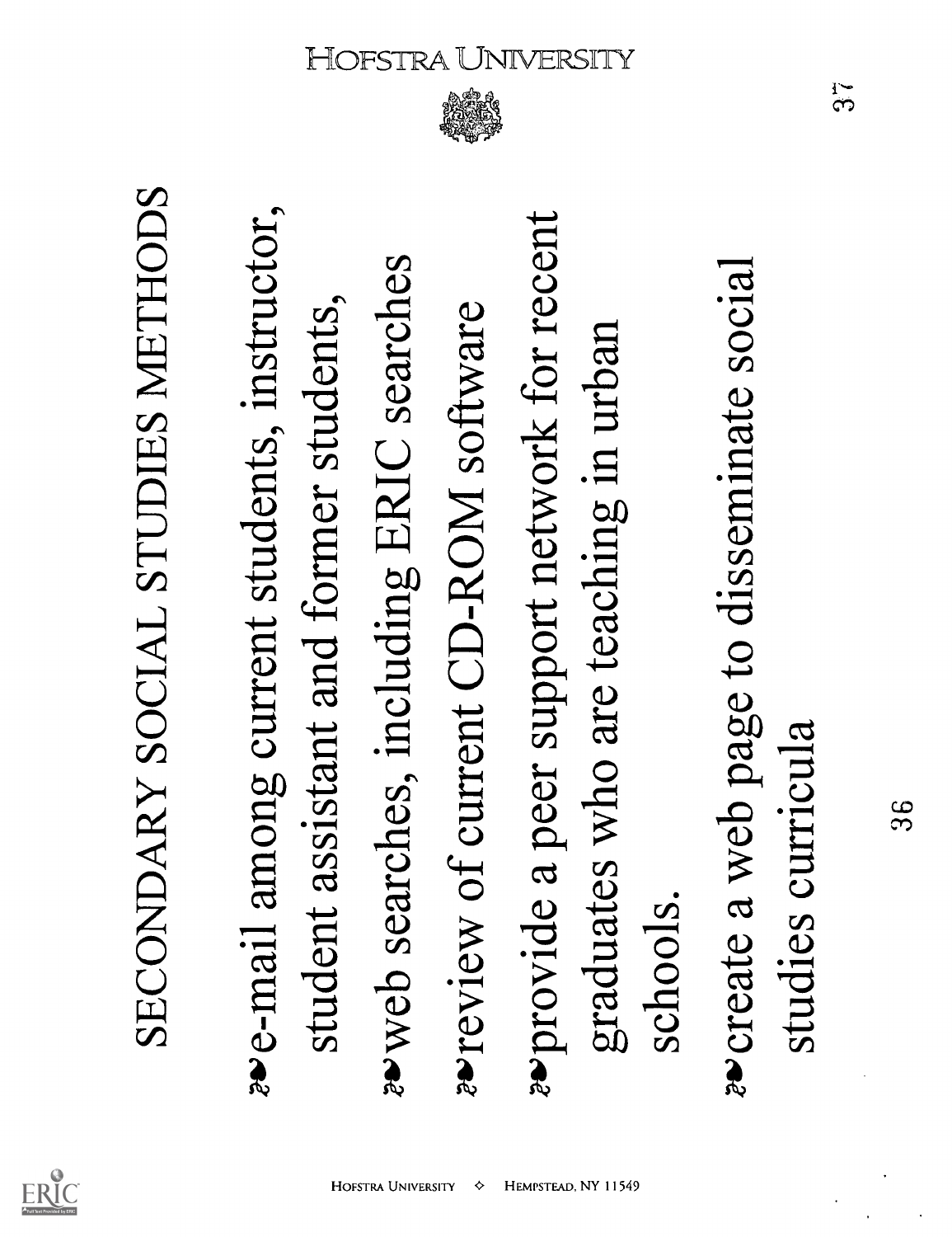

- 
- 

KINESIOLOGY FOR TEACHERS OF<br> **PHYSICAL EDUCATION**<br> **as** use e-mail for communication<br> **as** search the Internet for resource sites in biomechanics<br>
human movement<br>
pictures, text, and video into various word processing<br>
pre As search the Internet for resource sites in biomechanics and<br>human movement<br>download pictures, text, and video from the net and insett  $\sum_{N=1}^{n}$ <br>pictures, text, and video into various word processing,<br>presentation, an

- 
- 

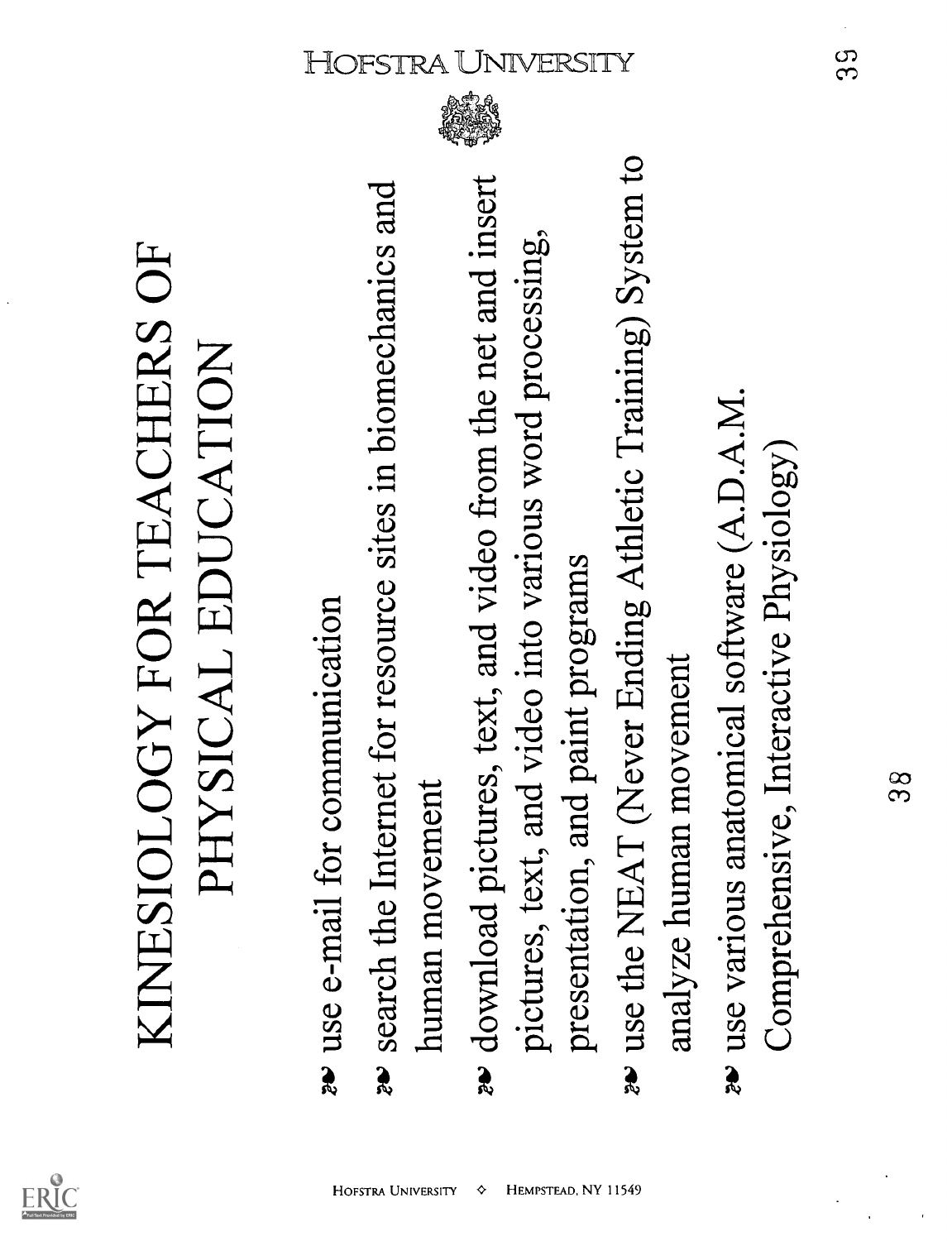

ELEMENTARY<br>MATHEMATICS METHODS<br>\*\*explore dynamic, interactive construction<br>software, such as Geometry Sketchpad<br>\*\*use multimedia programming, such as<br>Microworlds<br>\*\*esearch projects using the Internet<br>\*\*e-mail among class m



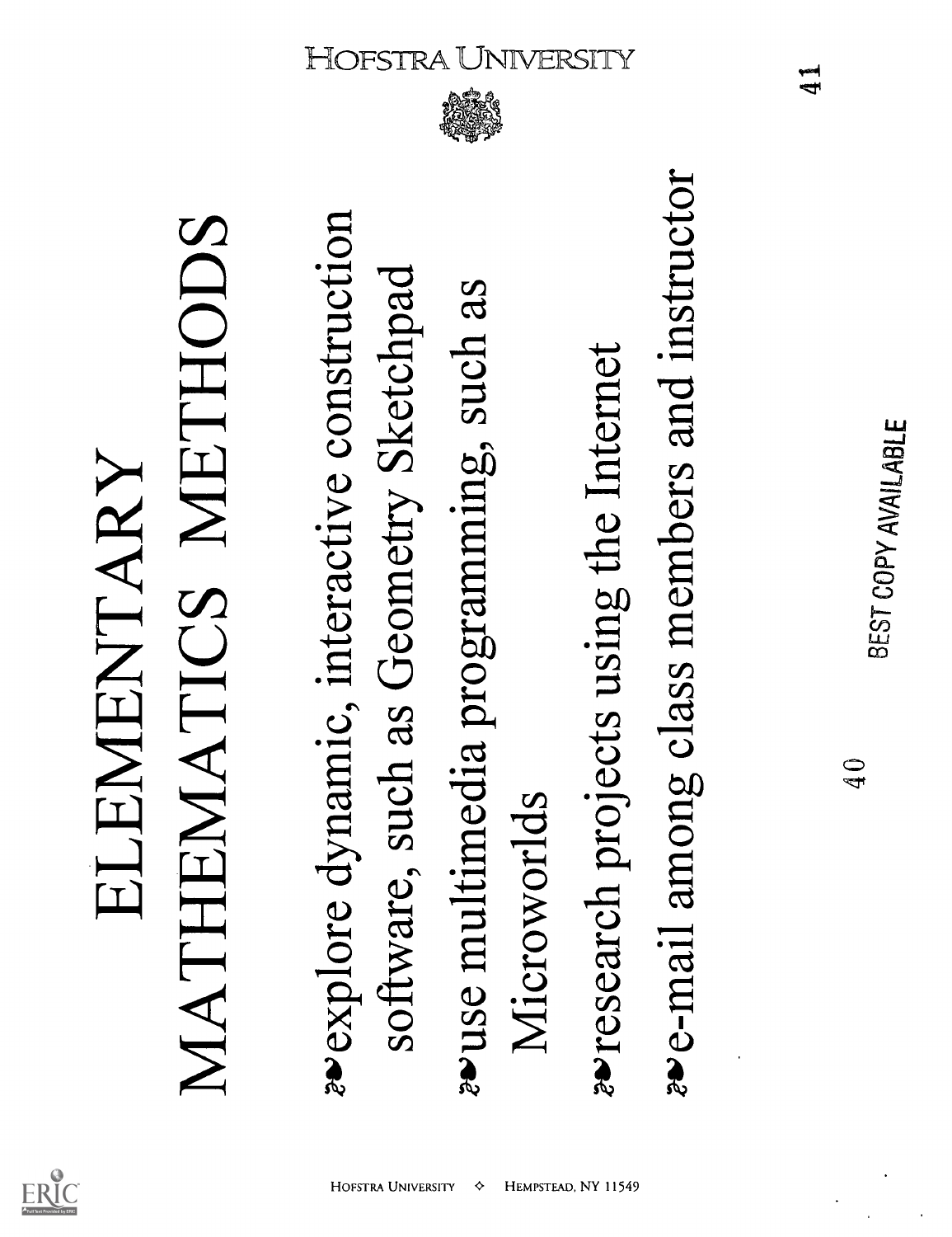

# EVALUATION OF INITIATIVE:<br>
seemabled students to work more<br>
collaboratively<br>
sefocused students on their writing and<br>
analysis skills<br>
seemabled students to learn certain concepts<br>
seemotivated students<br>
seincreased class

**HOFSTRA UNIVERSITY** 

◈

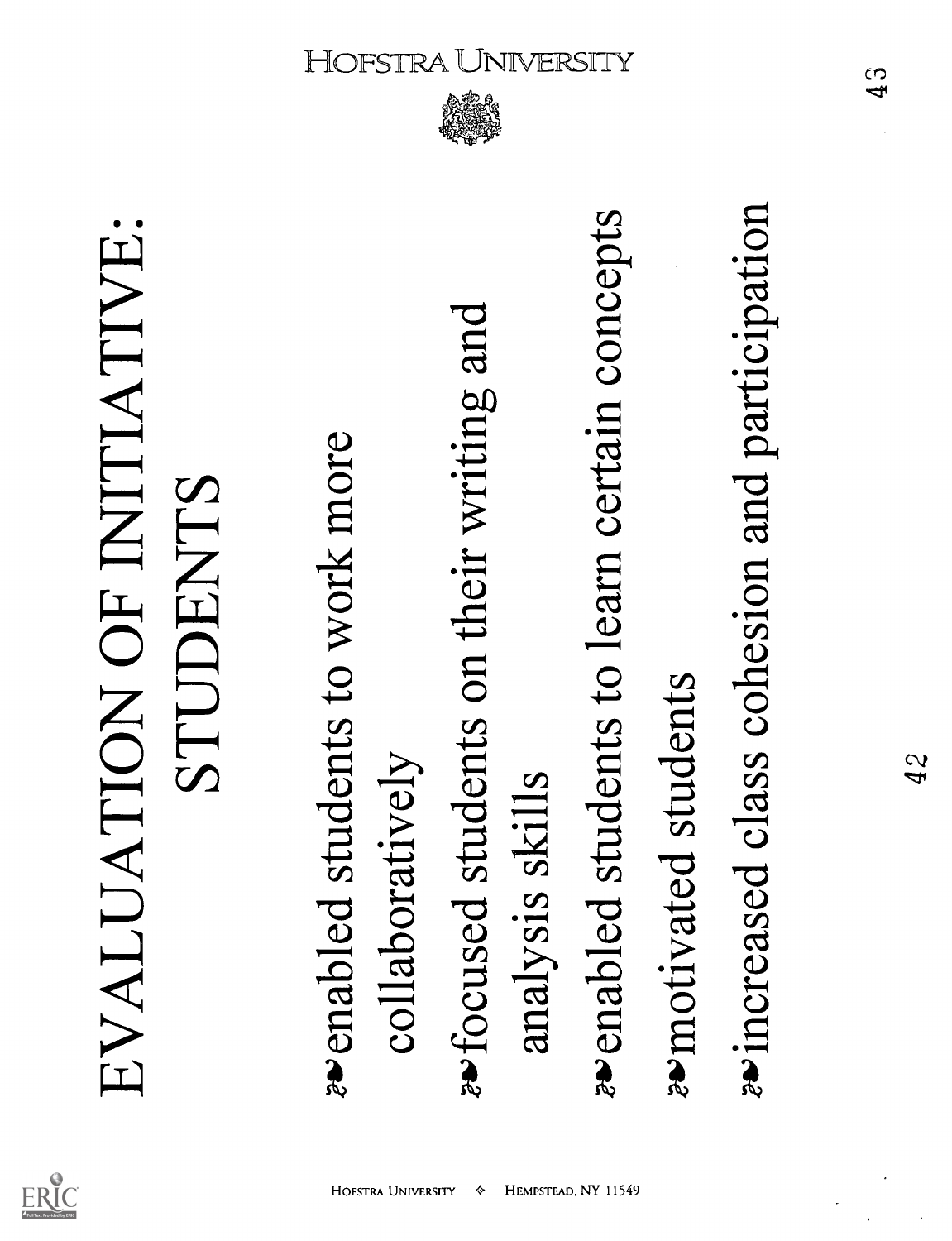

IMPACT ON FACULTY<br>  $\bullet$  changed their teaching style to focus more<br>
on guiding and facilitating learning rather<br>
than on imparting knowledge<br>  $\bullet$  enabled them to address concepts they<br>
could not have as successfully addr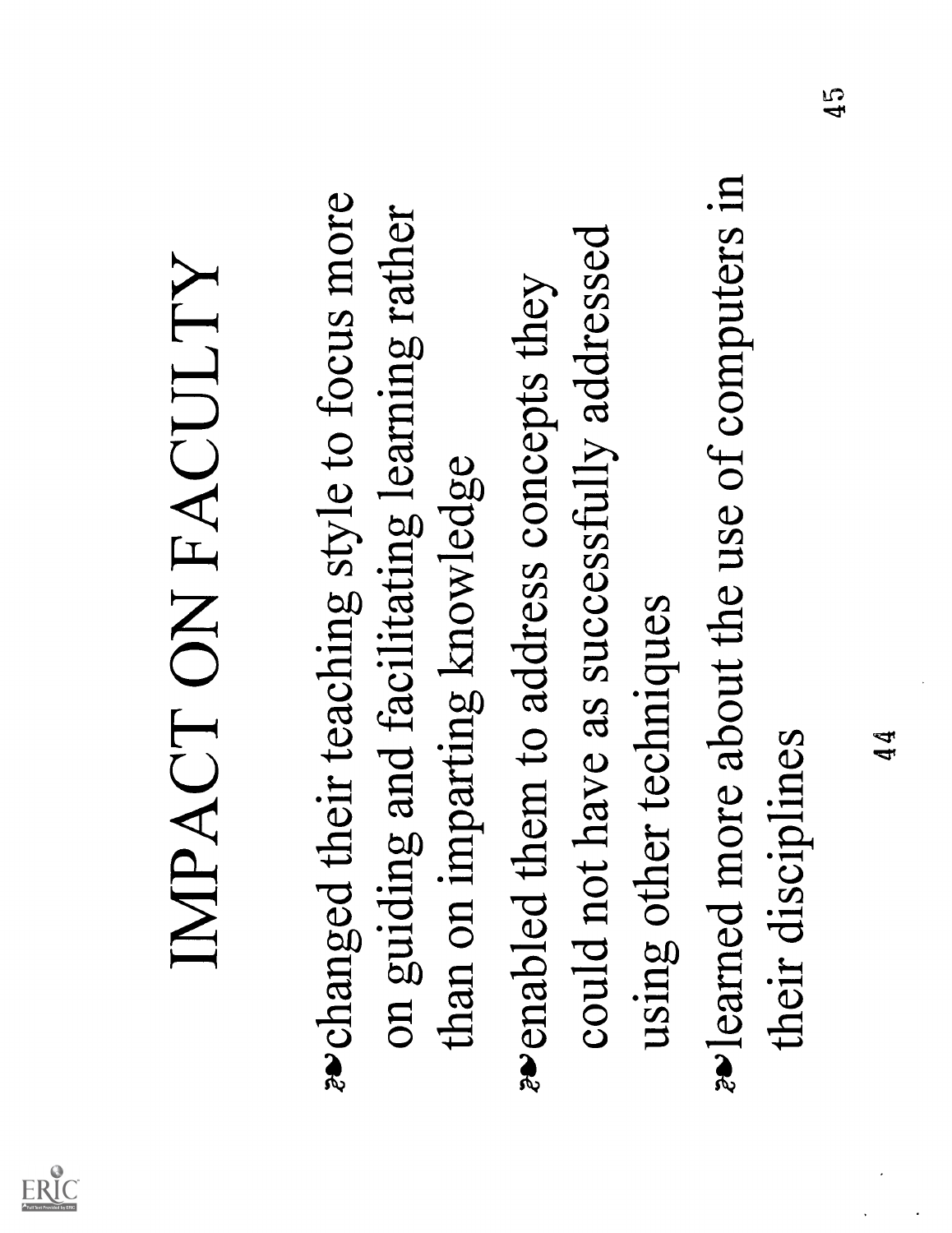

IMPACT ON STUDENT<br>
ASSISTANTS<br>
whelped them to work better with a variety of<br>
people<br>
wtaught them to be better presenters and<br>
facilitators of learning<br>
and to develop creative solutions<br>
and to develop creative solutions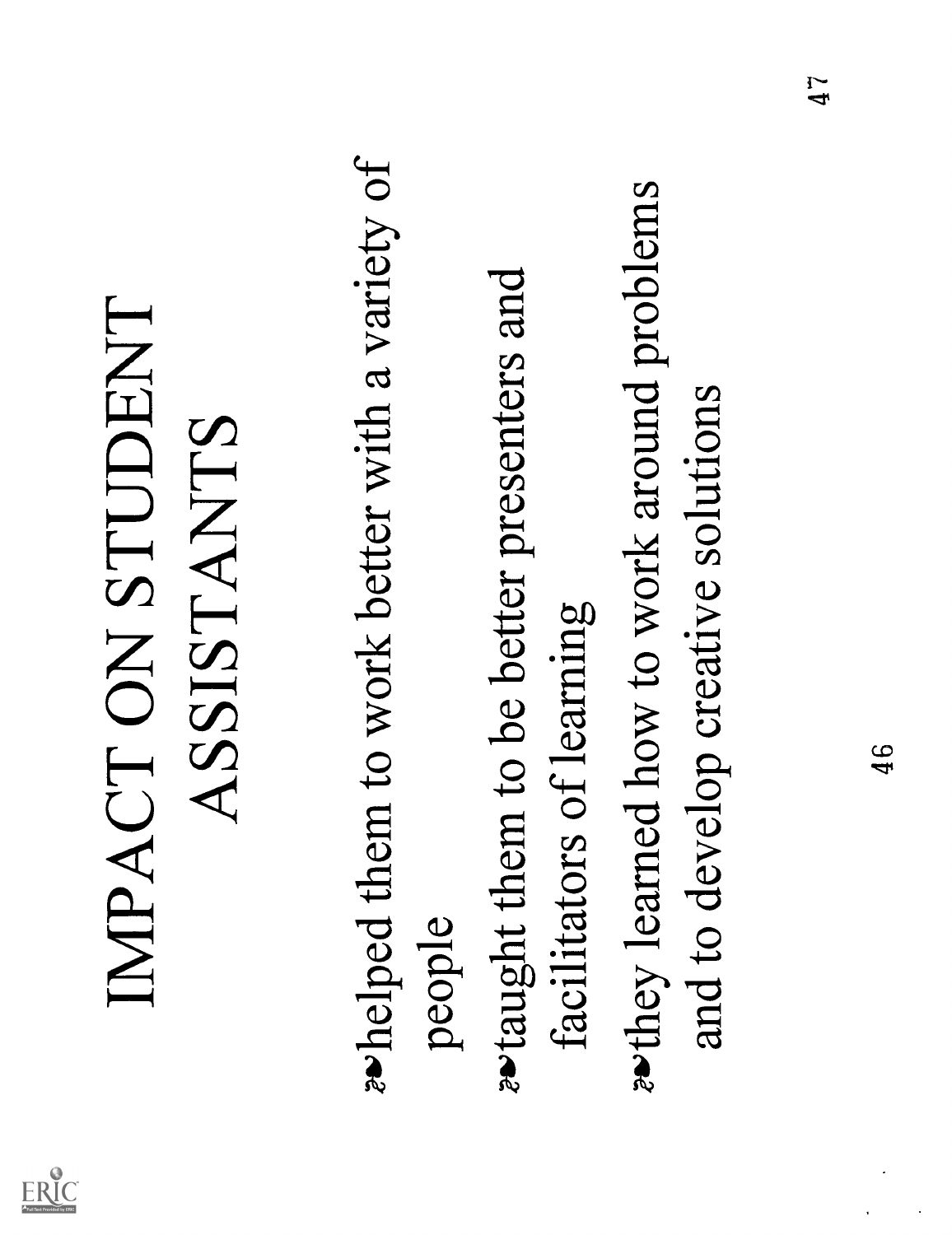

- ROOM FOR IMPROVEMENT<br> **\*\*** address the problems of hardware breakdowns<br>
\* make contingency arrangements (e.g., loaner<br>
aptops)<br>
\* train lab proctors to deal with emergencies<br>
\* provide more computers in more courses<br>
\* lim
	-
- 
-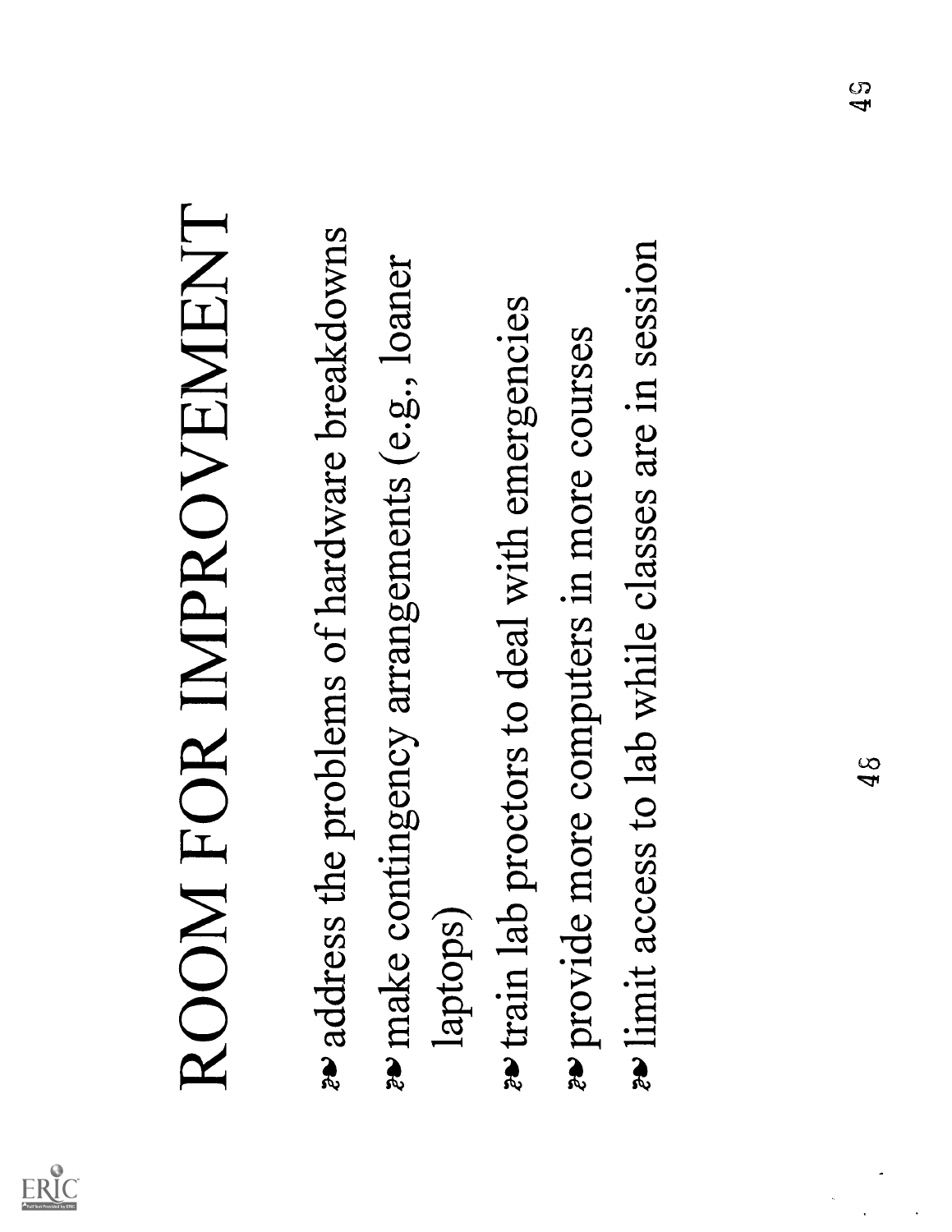

# WEB SITES YOU MIGHT WANT TO SEE<br> **20' WWW.hofstra.edu/**<br>
20' WWW.li.net/~sthakker/eled/<br>
20' WWW.erols.com/luskoff/alan/table.html<br>
20' WWW.erols.com/luskoff/alan/table.html

- 
- 
- 

J.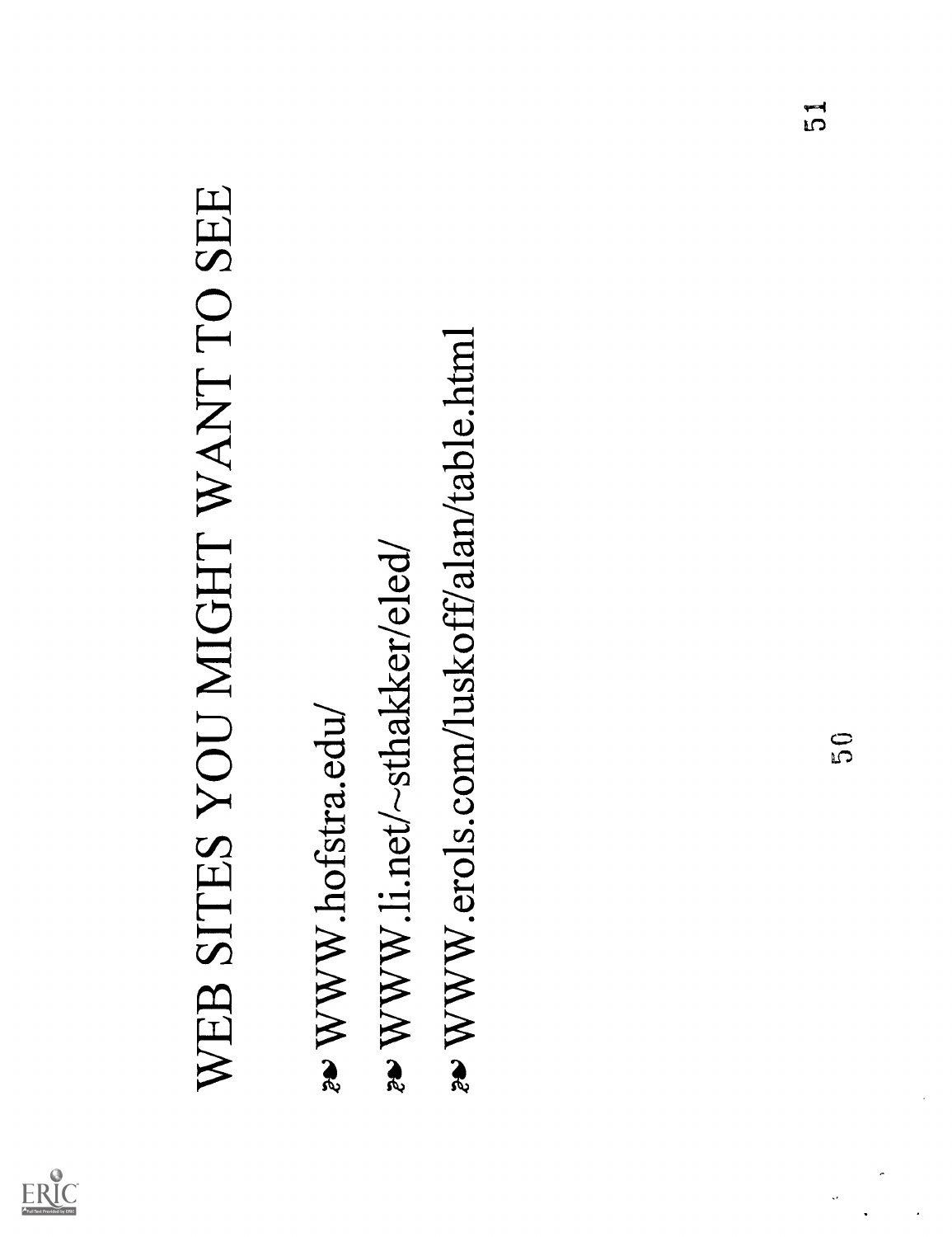

# $\begin{CD} \text{TLANK} \text{ } \text{YOUT} \ \text{s}_2 \ \text{s}_3 \end{CD}$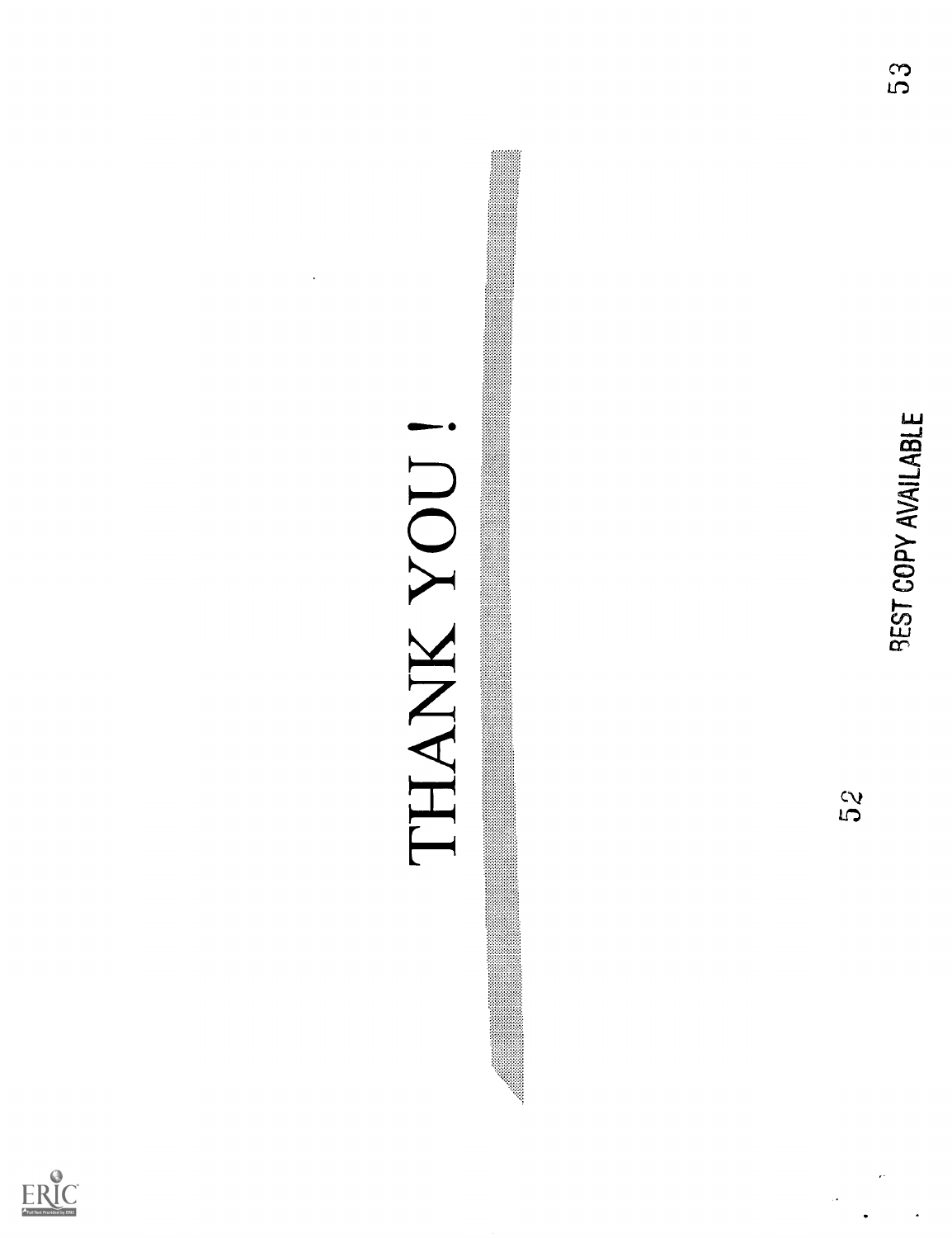

## U.S. Department of Education



Office of Educational Research and Improvement (OERI) [ z Educational Resources Information Center (ERIC)

# REPRODUCTION RELEASE

(Specific Document)

# I. DOCUMENT IDENTIFICATION:

| Title:                                                         |                          |
|----------------------------------------------------------------|--------------------------|
| Multimedia Instruction Initiative: Building Faculty Competence |                          |
| Author(s): Penelope J. Haile, Ph.D.                            |                          |
| Corporate Source:                                              | <b>Publication Date:</b> |
| Hofstra University                                             |                          |

# II. REPRODUCTION RELEASE:

In order to disseminate as widely as possible timely and significant materials of interest to the educational community, documents announced in the monthly abstract journal of the ERIC system, Resources in Education (RIE), are usually made available to users in microfiche, reproduced paper copy, and electronic/optical media, and sold through the ERIC Document Reproduction Service (EDRS) or other ERIC vendors. Credit is given to the source of each document, and, if reproduction release is granted, one of the following notices is affixed to the document.

If permission is granted to reproduce and disseminate the identified document, please CHECK ONE of the following two options and sign at the bottom of the page.



Documents will be processed as indicated provided reproduction quality permits. If permission to reproduce is granted, but neither box is checked, documents will be processed at Level 1.

I hereby grant to the Educational Resources Information Center (ERIC) nonexclusive permission to reproduce and disseminate this document as indicated above. Reproduction from the ERIC microfiche or electronic/optical media by persons other than ERIC employees and its system contractors requires permission from the copyright holder. Exception is made for non-profit reproduction by libraries and other service agencies to satisfy information needs of educators in response to discrete inquiries.'

| Sign                         | Signature:                         | rınted Name/Position/Title:                             |
|------------------------------|------------------------------------|---------------------------------------------------------|
| here $\rightarrow$<br>please |                                    | $\mu_{h.D.}$<br>PENELOPE J. Haile!                      |
|                              | Organization/Address:<br>School of | i elephone.                                             |
|                              |                                    | Lecation and allei (516) 463-5743 (516) 463-6503<br>19S |
|                              | 'uversite                          | edapih@hofstraiedu<br>16 <sup>1</sup><br>------         |